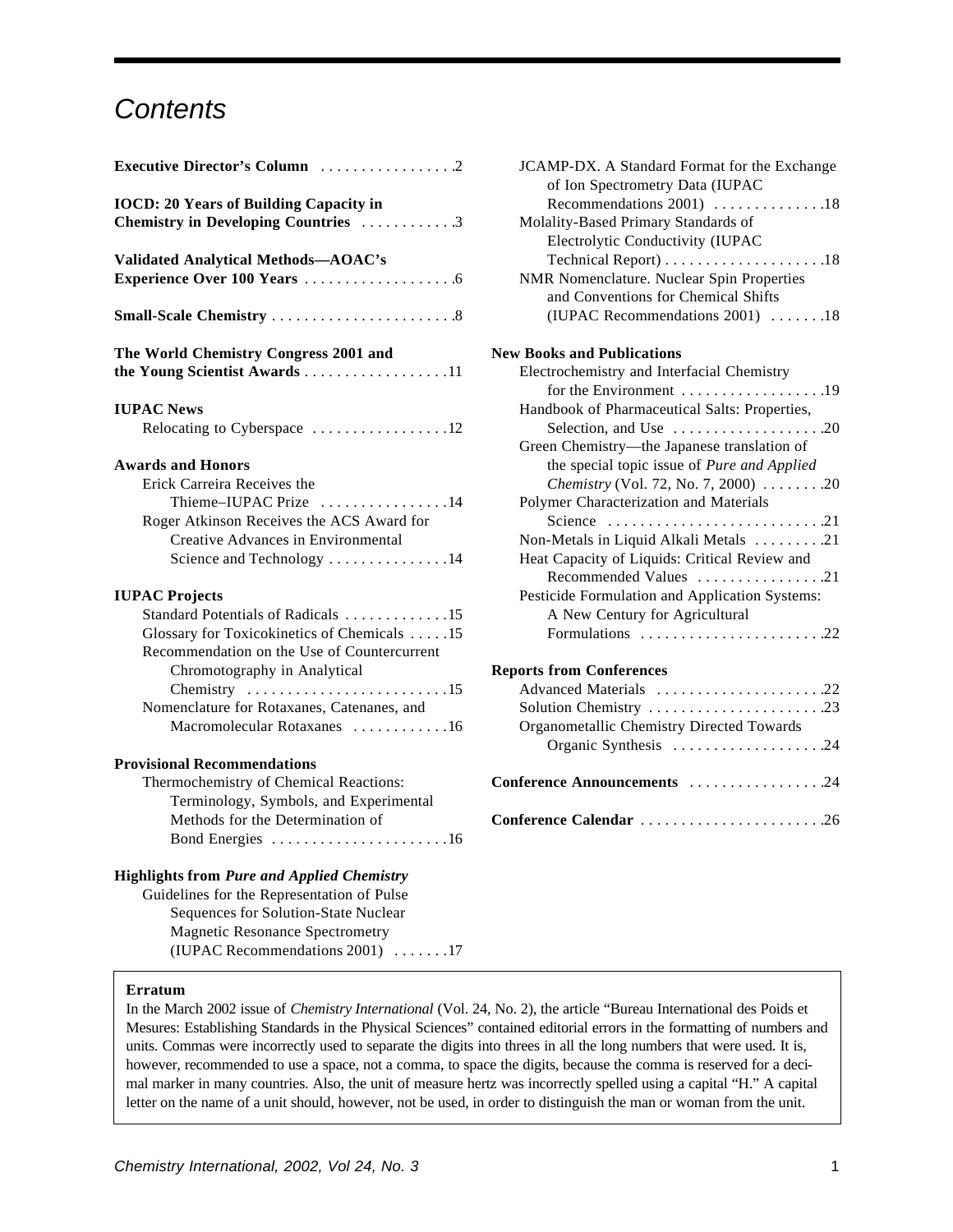# *Executive Director's Column*

# IUPAC and You

IUPAC is a volunteer organization that depends on the skill, knowledge, and enthusiasm of the volunteers who carry out the projects that are its reason for existence. I urge all of the readers of *Chemistry International* to consider how they can participate in the work of IUPAC. Some of you are now, or have been in the past, active participants in IUPAC; others have never participated in any IUPAC activities. The new, project-based organization of IUPAC's work makes participation easier.

The previous Commission-based system depended to a great extent on volunteers who were asked to participate by invitation of current members of a group. The new system is, we believe, more open to chemists who are not known to current IUPAC members.

There are two relatively straightforward ways to volunteer. The first is to find an existing project and contact the Task Group chairman for that project. Lists of current projects can be found on the IUPAC Web site. Simply follow the links from the homepage to the Division whose activities interest you and follow the link called Projects. There you will find a list of current projects, as well as descriptions of each project and contact information for the members of the Task Group, including the chairman. Once you find a project in which you are particularly interested, simply send an email to the Task Group chairman (preferably with a copy to the Secretariat) explaining how you feel you can contribute to the work of the project. Since most of the

# *IUPAC has changed the way it operates to encourage more involvement, but encouragement is all we can do—the rest is up to you.*

work of Task Groups is done by correspondence, usually by e-mail, anyone should be able to contribute in some way. Sometimes, the Task Group may be seeking additional active participants; in other instances, most of the work must be carried out by a limited number of people, but often comments, suggestions, and reviews of preliminary drafts of documents can be very helpful.

The second way to volunteer is to submit a project proposal for consideration by the appropriate Division

Committee or Standing Committee. Complete information on what kinds of projects are suitable for support by IUPAC, as well as information on the project approval system and guidance on how to submit a project, can be found on the Web site. I urge all of you to consider submitting projects that will contribute to standardization in terminology, nomenclature, and symbols; to evaluated data; and to methods and other areas of IUPAC interest.



John W. Jost IUPAC Executive Director

You can also contribute to IUPAC's mission by helping to disseminate the results of IUPAC's work. Urge your national chemical magazines and specialized journals to publish IUPAC recommendations so that scientists around the world can be encouraged to use them in their work. Ask your library at work to subscribe to IUPAC's Journal of *Pure and Applied Chemistry* so that you and your colleagues have access to new reports and recommendations. To be fully informed on new developments from IUPAC, I urge all those who have not yet subscribed to our e-newsletter to visit the Web site and register. The process is simple and practically painless!

We are also interested in contributions to *Chemistry International*. These can take the form of letters to the editor, news items regarding activities in your country that might be of interest to our international readers, or longer articles on subjects of interest to the worldwide community of chemists. Brief reviews of Web sites and books are also welcome. I especially urge IUPAC Task Groups to provide progress reports on their work so that others can contribute to the success of your project. As always, the editor has the right to decide what is suitable for publication.

The future success of IUPAC depends, as has its past success, on the work of dedicated volunteers. IUPAC has changed the way it operates to encourage more involvement, but encouragement is all we can do—the rest is up to you. Put the "You" in IUPAC by volunteering, by spreading the word about IUPAC to your colleagues, and by applying IUPAC's recommendations in your scientific work.

*John W. Jost is executive director of IUPAC.*

Affiliate Members will find enclosed with this issue their certificate and card for 2002–2003. www.iupac.org/affiliates/index.html

رس<br>س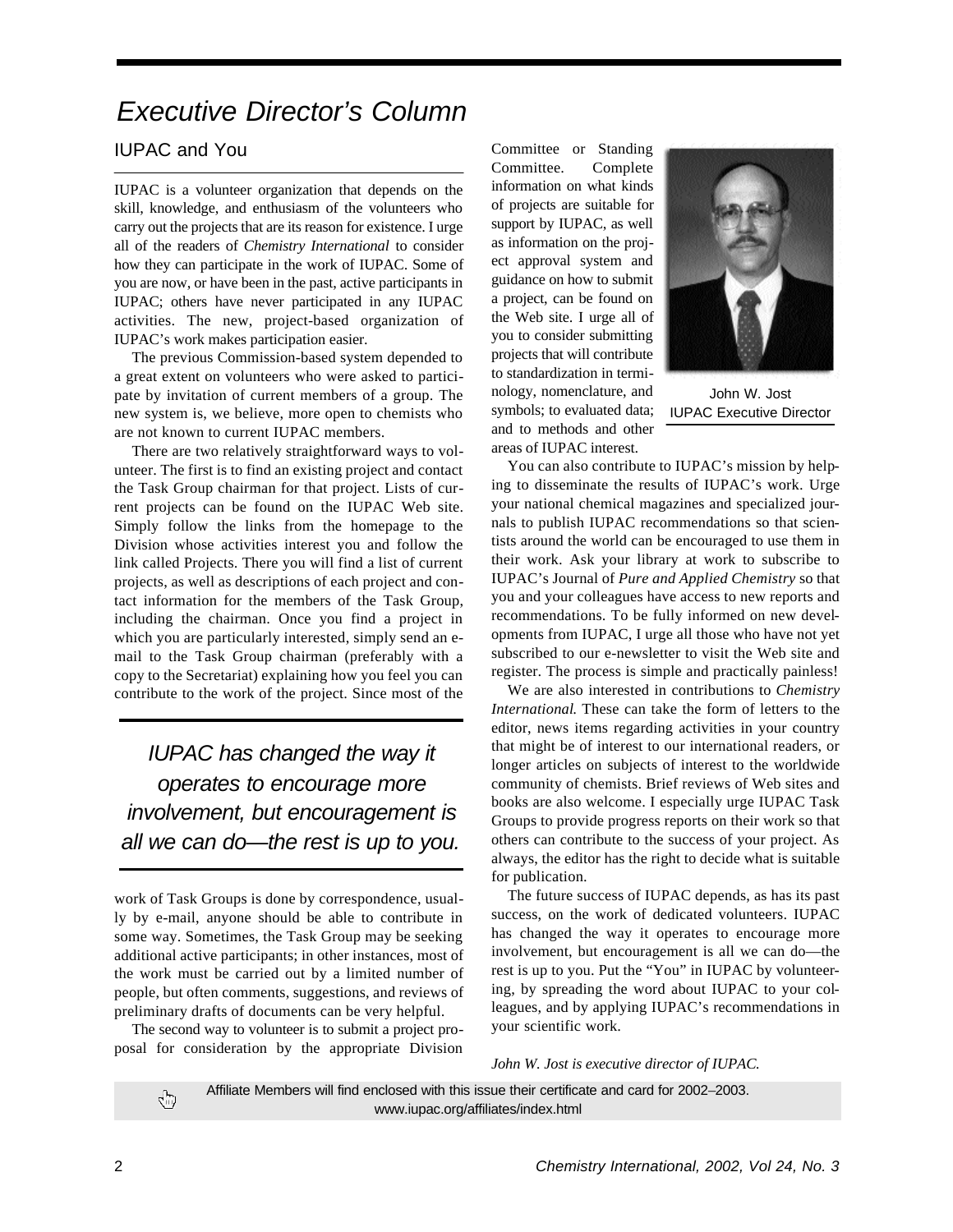# *IOCD: 20 Years of Building Capacity in Chemistry in Developing Countries*

# *by Jean-Marie Lehn, Elkan R. Blout, and Robert H. Maybury\**

The International Organization for Chemical Sciences in Development (IOCD) is celebrating the 20<sup>th</sup> anniversary of its founding by awarding the Pierre Crabbé–IOCD Prize, in honor of its founder, the late Pierre Crabbé. Over the years, Crabbé and his successors have managed to create and maintain specific and practical activities, provide vital technical services, and deliver promising results. Now rich with experience, this organization is planning for the road ahead.

In 1981, Pierre Crabbé, a Belgian chemist working at UNESCO in Paris, called together a group of distinguished scientists from 15 countries to discuss scientific research in developing countries. He had joined the UNESCO staff after years of creative research in steroid chemistry with Carl Djerrasi at the Syntex company in Mexico. Their work had culminated in the synthesis of the first steroid oral contraceptive, the now well-known birth control pill. The years of working in Mexico had opened Crabbé's eyes to the many barriers that hinder the efforts by scientists in developing countries to carry on research, such as inadequate laboratory equipment, a lack of up-to-date books and journals, and long periods of isolation from mainstream scientific activities. His vision of how these barriers might be lowered was to engage scientists from developing countries in collaborative research with scientists from industrialized countries.

Crabbé gave concreteness to his vision by bringing a group of scientists to Paris, where they formed the International Organization for Chemical Sciences in Development (IOCD). A charter and bylaws were drafted and deposited with the Belgian Ministry of Justice, and officers were appointed as follows: President, the late Glenn T. Seaborg, a Nobel Laureate of the Lawrence Berkeley Laboratory; Vice President and Treasurer, Elkan R. Blout, Dean of Harvard School of Public Health; and Director, Pierre Crabbé.

The IOCD initially formed two scientific working groups and placed them at the core of IOCD. The Working Group on Fertility Regulation, headed by Dr. Josef Fried of the University of Chicago, linked specialists in the chemistry of fertility regulation with chemists in developing countries in order to synthesize new compounds to be tested as antifertility drugs. The Working Group on Tropical Diseases, chaired by Dr. Sydney Archer of the Renssalear Institute, linked specialists in synthetic organic chemistry with chemists in developing countries, with the aim of synthesizing compounds to be tested as chemotherapeutic agents for the treatment of tropical diseases.

Under the inspired leadership of Pierre Crabbé, these working groups launched vigorous collaborative research with generous funding from donor agencies such as the World Health Organization (WHO), the Mellon Foundation, and the United Nations Fund for Population Activities. They set high expectations in their work, aimed to build research capacity among the scientists in developing countries, and sought to make substantive contributions to the world body of scientific knowledge. Dr. Pino Benagiano, a WHO official at that time, commented that IOCD's Working Group on Fertility Regulation in the Male had "unique status" in the global search for an effective male fertility regulator.

This promising early period of IOCD came to an abrupt and tragic halt in mid-1987 when Pierre Crabbé was struck and killed by a car in the street near his home in Brussels. The IOCD Executive Committee was confronted with the need to find a person who could quickly take up Crabbé's work and maintain the momentum of IOCD's activities. Their search brought them to Dr. Robert Maybury, a chemist recently retired from 20 years with UNESCO. He accepted the IOCD's invitation to become the executive director, bringing a wide range of contacts built up during his many years of service in the field.

## **Maintaining the Momentum of IOCD's Program (1987 to Present)**

One of Maybury's first tasks was to establish the Working Group on Plant Chemistry, with Sir Leslie Fowden, director of the Rothamsted Experimental Station in England, as

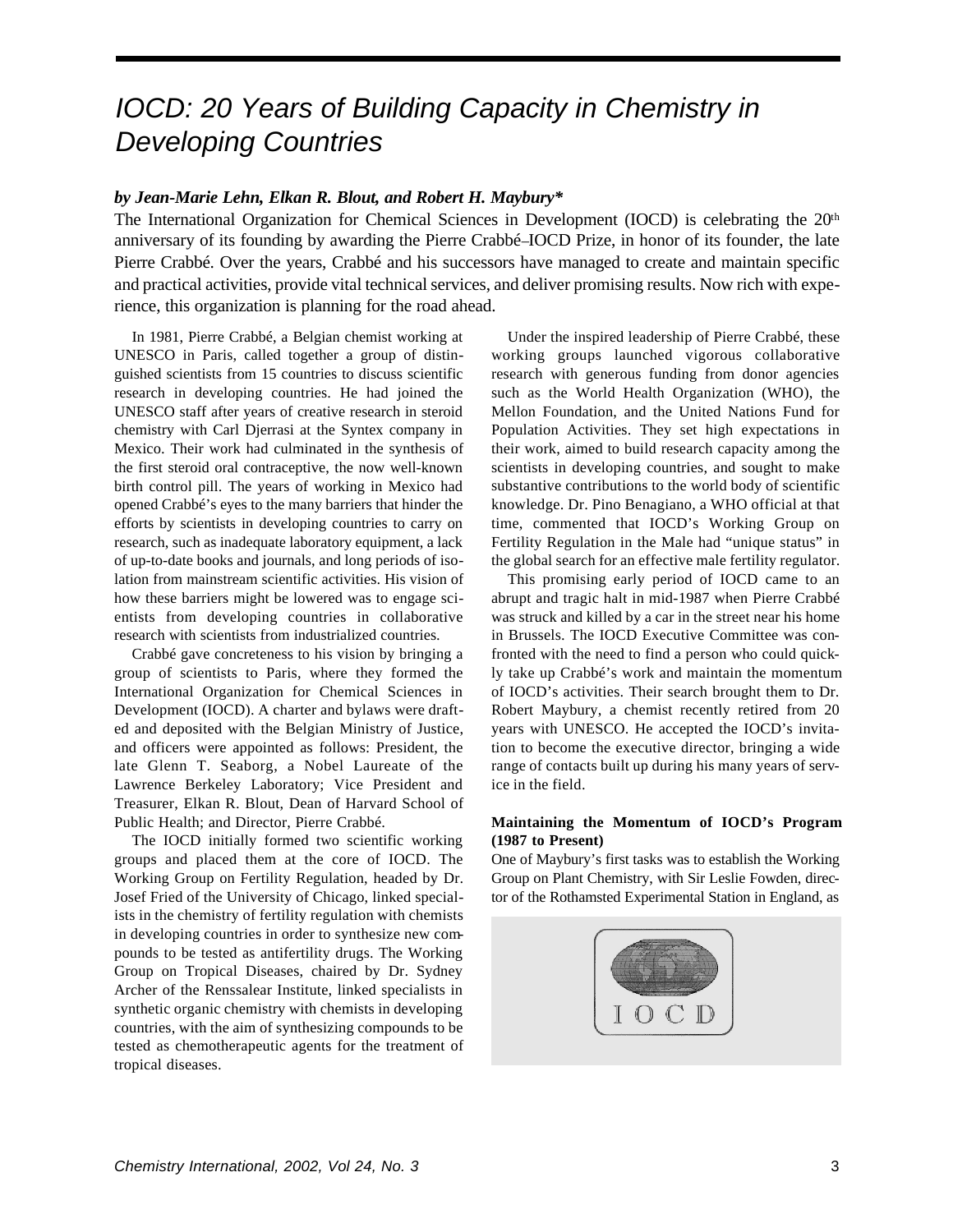its chairman. The working group focused its capacitybuilding efforts on convening workshops for natural-products chemists in developing countries. The members of the working group—outstanding specialists from industrialized countries—provided instruction in relevant laboratory techniques to selected natural-products chemists from countries in the region where the workshops convened. The first workshop convened for one week in 1990 in Nairobi, Kenya. Twelve natural-products chemists from East African countries had an opportunity to learn selected, simple bioassay techniques: the brine-shrimp toxicity test, assays for antisickling, the potato-disc bioassay, and antimicrobial screening. The second such workshop was held in 1992 in Ghana with participants from West African countries, and the third in 1994 in Uruguay for South American participants. In 1994, Dr. Kurt Hostettmann, director of the Institute of Pharmacognosy and Phytochemistry at the University of Lausanne, Switzerland, became chairman. He created a new international symposium—focused on the medicinal plants of a particular geographic region—that was held along with the workshop on bioassay techniques, but which was open to scientists from throughout the world.

In 1992, in response to increasing requests from African natural-products chemists for chemical and biological analyses, IOCD invited the directors of several well-equipped African laboratories to a meeting to discuss ways to respond to these requests. IOCD realized that although no one laboratory possessed all of the sophisticated instruments needed for the full range of requested analyses, collectively they did. In response, the group of directors set up the Network for Analytical and Bioassay Services in Africa (NABSA) and selected Dr. Berhanu Abegaz of the University of Botswana to



Front row: M. James Cosentino, Jean-Marie Lehn (President), Robert Maybury (Executive Director) Back row: Jacques Perié, Walter Benson, Fred Opperdoes, Stephen Matlin, Lester Mitscher

be coordinator. Initially, IOCD provided financial assistance, but now other donors are assisting NABSA.

*An IUPAC-IOCD Working Party has organized workshops, in many different countries, that provide analytical chemists and laboratory managers with up-to-date information and methods pertaining to environmental analytical chemistry.*

In 1997, when Dr. Sidney Archer—the original leader of the Working Group on Tropical Diseases passed away, Dr. Fred Opperdoes of the Research Unit for Tropical Diseases in Brussels assumed the role of chairman. He introduced a highly innovative change in the group's program by arranging for the admission of IOCD to observer status in the European Union's cooperative research program known as COST (Cooperation in Science and Technology). This status enables IOCD to invite several younger research scientists from developing countries to participate in the annual COST congresses on tropical diseases. IOCD covers the full cost of their travel, room, and board. These scientists have opportunities to present research reports and to explore possible research collaboration with leading specialists attending the congresses.

Under Maybury's leadership, IOCD added two environmental programs. In 1993, it signed an agreement with IUPAC to form the Joint Working Party on Environmental Analytical Chemistry. Dr. Walter R. Benson, a retired U.S. Food and Drug Administration scientist, became the program's chairman. The Joint Working Party has organized workshops, in many different countries, that provide analytical chemists and laboratory managers with up-to-date information and methods pertaining to environmental analytical chemistry.

The second program, the Biotic Exploration Fund, was created in 1996 with a grant from the U.S. National Academy of Sciences. Based on an idea of Dr. Thomas Eisner of Cornell University, the program helps developing countries introduce bioprospecting programs using biodiversity resources. Because bioprospecting often involves a country's indigenous peoples who are the guardians of its biodiversity resources, IOCD prudently adopted a Policy on Access to Genetic Resources and Benefit Sharing to guide its work of promoting bioprospecting. This put IOCD in full compliance with the U.N.'s 1992 Convention on Biological Diversity. IOCD scientists have to date collaborated with responsible groups in South Africa, Kenya, Uganda, and Guatemala,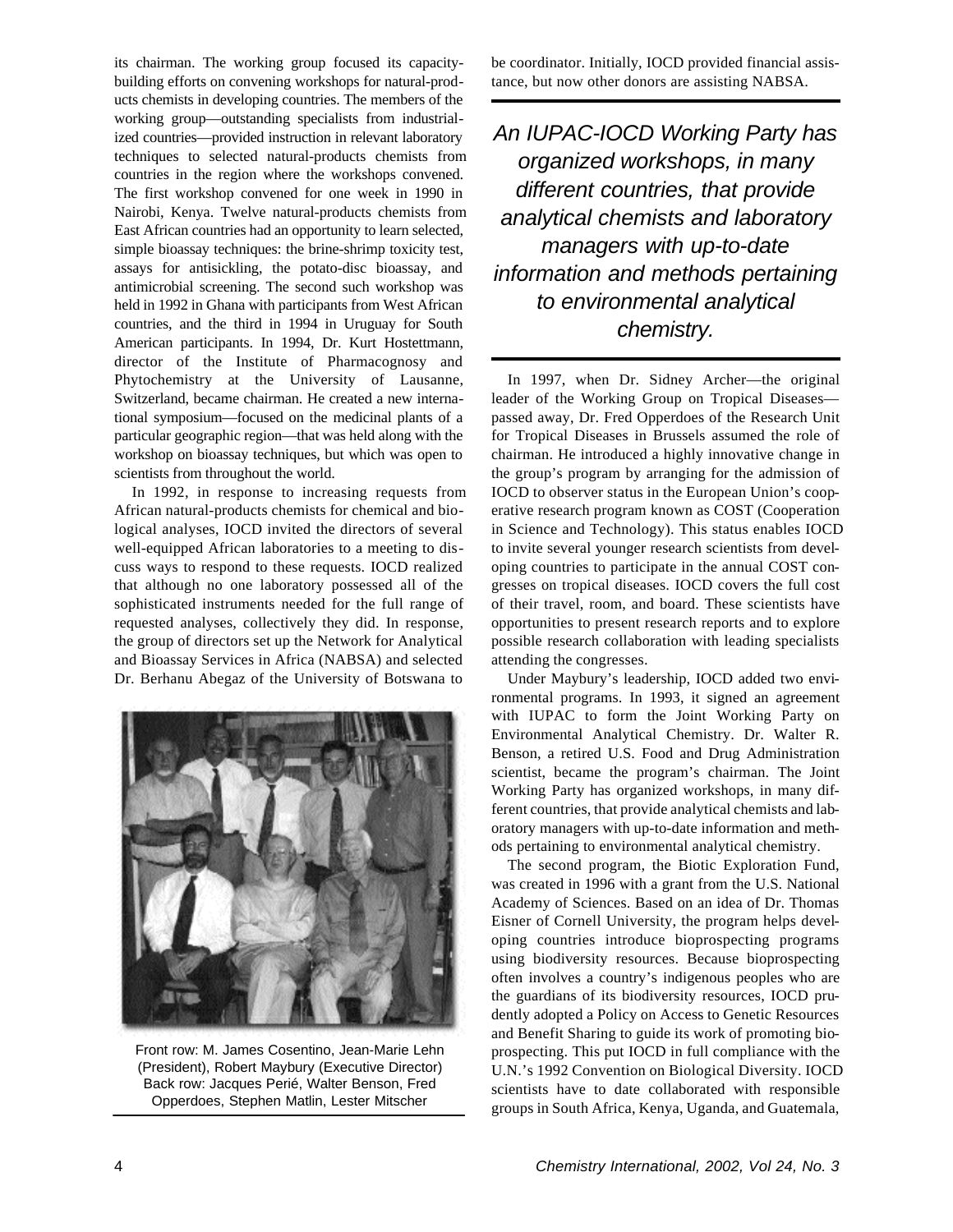in making plans to eventually implement bioprospecting. The chairman of the Biotic Exploration Fund, Dr. Charles Weiss, was formerly the science and technology advisor at the World Bank and is now a full professor in Georgetown University's School of Foreign Service in Washington, D.C.

With funds from UNESCO, IOCD recently set up the project Books for Development. Through this project, IOCD collects scientific books and arranges for their shipment to university libraries in African countries. Dr. James Cosentino, vice chair of the IOCD Working Group on Medicinal Chemistry, initiated and continues to direct the project. He accepts books from many sources, but has also reached agreement with university libraries in Pennsylvania, USA, to donate their unneeded books.

#### **IOCD Starts Along the Road Ahead**

In addition to marking the  $20<sup>th</sup>$  anniversary of IOCD's founding by awarding the Pierre Crabbé–IOCD Prize, we as IOCD's officers also see this as an opportune time to give thought to the future of IOCD's program. This requires looking back as well as ahead and seeking answers to such questions as: What improvements do we need to consider making in our ongoing activities? Is there an unexplored potential of IOCD? What new directions in the program should we consider in unlocking this potential?

We will pursue this search for answers through a three-part strategy. The first part calls for a critical analysis of IOCD's 20-year record of capacity building among scientists in developing countries, thereby discerning which activities were clear successes and which had shortcomings. The strategy's second part requires our sincere effort to seek the views of the scientists in developing countries with whom we wish to work, asking them to point out problems they face and asking them how IOCD can help them find solutions. As the third part of this strategy, we intend to consult with the two international organizations with which we are affiliated—IUPAC, of which we are an Associated Organization and the International Foundation for Science (IFS), of which we are a member organization—about possible collaboration in the deliberations on our future. Both organizations have extensive international experience in responding to the needs of scientists in developing countries.

The interactions we have had to date with IUPAC, which have been useful but limited, are nevertheless indicative of the benefits we can expect from broader collaboration. A particularly useful interaction is our cosponsorship with IUPAC of the Joint IOCD/IUPAC Working Party for Environmental Analytical Chemistry. We found IUPAC receptive to our repeated requests for funds in support of the workshops. In regard to these workshops, we believe closer collaboration with IUPAC could prove most beneficial in the study of two workshop-related issues.

The first arises from the decision of all of our working groups to adopt the workshop as the *modus operan-* *di* for its capacity-building efforts. Our original approach had been to establish collaborative research with scientists in developing countries. We are confident that collaboration with IUPAC would greatly assist us in developing a rationale for turning to the workshops as a way to build capacity.

The second issue concerns the need to supplement the feedback we seek from workshop participants on such matters as topics to be covered, time required to cover the topics, and appropriate instructional methods and aids (lectures, videos, books, computer programs, laboratory experiments, etc). In addition, we need information about local problems and needs of the countries where workshops are held. Collaboration with IUPAC could help us devise appropriate surveys and research studies for gathering this kind of information.

*IOCD scientists have to date collaborated with responsible groups in South Africa, Kenya, Uganda, and Guatemala, in making plans to eventually implement bioprospecting.* 

We have a similar interest in benefiting from the wealth of experience found in IFS by broadening our collaboration. We find IFS's own words encouraging in this respect. In a recently completed study, *IFS Member Organization: Revisiting and Revitalizing their Role*, IFS makes clear its intentions to strengthen its collaboration with member organizations. IOCD can also benefit from IFS' assessment of the impact of its activities on the achievements and career development of several hundred IFS grantees in Africa. We intend to consult with the recently appointed acting director of IFS, Dr. Jacques Gaillard, about the possibilities of broader collaboration.

Clearly, as IOCD continues to branch out in new directions, the spirit of its founder lives on. The Pierre Crabbé-IOCD Prize of USD 10 000 will be awarded to the person "who has made the most significant contribution during the past two years to the encouragement of better science and education in a developing country." The submission deadline was 31 March 2002.

*Jean-Marie Lehn, IOCD President, Nobel Laureate, is professor at Université Louis Pasteur, Strasbourg, France; Elkan R. Blout is IOCD Vice President and Treasurer; and Robert H. Maybury is IOCD Executive Director. \*E-mail: iocd@igc.org*

> र्जु www.iocd.org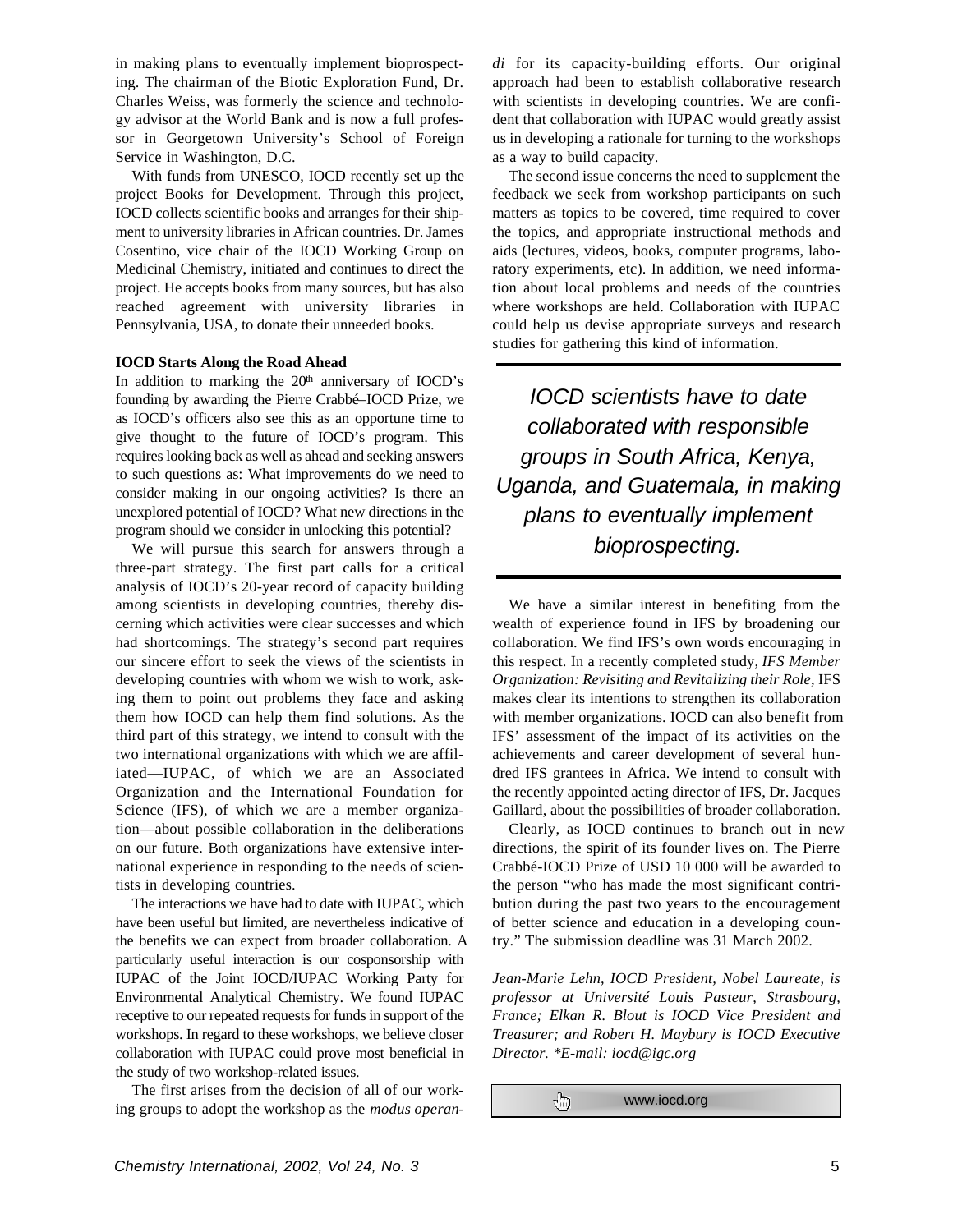# *Validated Analytical Methods—AOAC's Experience Over 100 Years*

# *by Albert Pohland*

The AOAC INTERNATIONAL is an organization devoted to the validation and use of chemical and microbiological analytical methods. It was organized in 1886 as the Association of Official Agricultural Chemists by a group of chemists whose interest was in harmonizing methods of analysis for fertilizers. The first president was Dr. Harvey W. Wiley, the director of the Bureau of Chemistry of the U.S. Department of Agriculture. Dr Wiley's interests turned eventually to foods, and specifically, to additives then used commonly in foods. Dr. Wiley was able to show that many of these food additives were significantly toxic and harmful to consumers when ingested. Because of Dr. Wiley's pioneering work on food additives, the U.S. Congress passed the 1906 Pure Food and Drug Act, which resulted eventually in the establishment of the U.S. Food and Drug Administration (FDA).

Of course, Dr. Wiley realized that to provide regulatory control over food additives, or any contaminant for that matter, one had to develop good analytical methodology and show that these methods, when used in more than one laboratory, gave equivalent results. In addition, it was necessary to be able to estimate the expected variability to be encountered between qualified laboratories using the method. Today we refer to this as the method reproducibility, relative standard deviation, or uncertainty. Based upon the pioneering efforts of Dr. Wiley, the procedure by which one measures a method's capabilities through the conduct of a collaborative study (roundrobin, ring test, or multilaboratory collaborative study) were developed through a cooperative effort of government, industry, and academic scientists over a period of many years. The function of the AOAC was to independently evaluate the results obtained in such studies. Within the AOAC, an Official Methods Board (OMB) was established to serve this peer-review function.

When the OMB was convinced that methods could yield equivalent results when performed by competent

analysts, they were termed "official methods." The first compilation of official methods was published in 1920 as the *Official Methods of Analysis of the AOAC* (OMA). The 17th edition of this compendium was published in June 2000 and contains over 2000 methods. When the FDA was established in the 1930s, the Bureau of Chemistry INTERNATIONAL was moved into the new agency. The FDA wrote into its regulations that "it is the policy

of the U.S. Food and Drug Administration in its enforcement programs to utilize the methods of analysis of the AOAC as published in the latest edition of their publication, *Official Methods of the Analysis of the AOAC* International, and the supplements thereto . . . when available and applicable."

As time passed, within the FDA the focus shifted away from food additives to food contaminants, so that the OMA soon contained official methods for pesticides, heavy metals, industrial chemicals, animal drugs, cosmetics and colors, natural toxicants, and more. Each category of methods became a chapter in OMA. At the same time, the procedures for validation of methods were continually improved. Details of the validation procedures used by the AOAC in its method validation programs may be found on the AOAC Web site. These procedures were eventually harmonized through IUPAC and are today internationally accepted. Many of the AOAC methods are now incorporated in Codex standards as "reference methods."

In 1979, as a result of an effort to "privatize" some parts of the U.S. federal government, the AOAC was converted into a nonprofit, nongovernmental organization. Whereas at one time 80%–90% of the AOAC membership was government employees, today only about 20% is government, with about 65% industrial. Almost 50% of the members reside outside of the United States.

> These members value AOAC as a source of validated analytical methods, as a publication outlet for scientific papers, and as a venue for interacting with analytical chemists, microbiologists, and food scientists worldwide.

> In recent years, the need for microbiological methods and the validation of such methods has resulted in an increasing number of microbiologists within the AOAC. In

1990, this fact, along with an increasing international membership, motivated the AOAC to change its name to AOAC INTERNATIONAL, with AOAC referring to the Association of Analytical Communities.

As an organization of chemists and microbiologists, the AOAC continues to focus on the crucial issues sur-

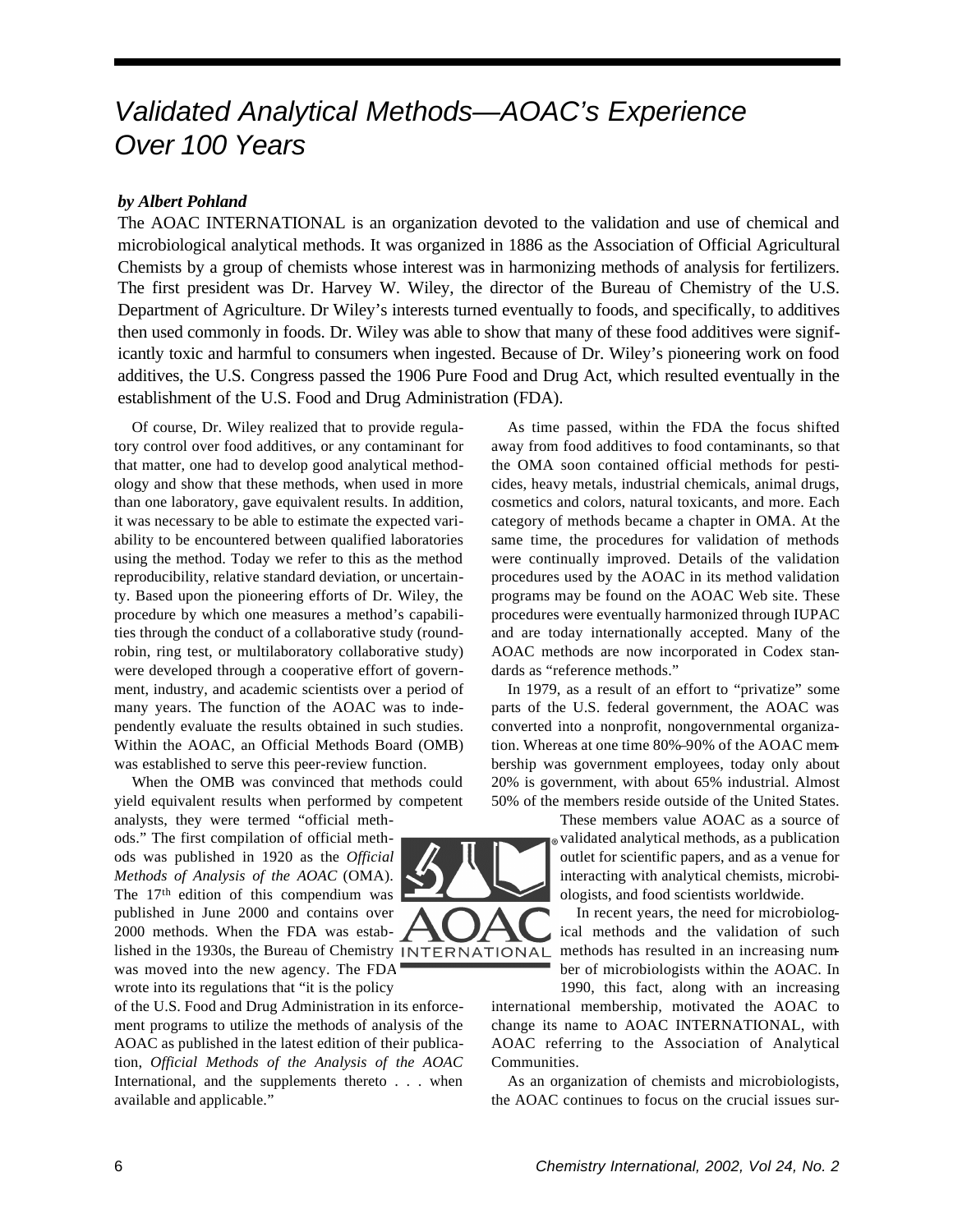rounding validation of analytical methods. The AOAC has recently initiated a multiyear collaborative effort to develop an Internet-accessible, electronic database of methods used in the analysis of foods, which are categorized according to the degree to which they have been validated. The AOAC has recently established three task forces focused on the development and validation of analytical methods for the following: (1) dietary supplements, (2) food allergens, and (3) agricultural biotechnology (i.e., methods for analysis of foods for genetically engineered organisms).

The AOAC is a member-responsive organization, providing many products and services:

- **•** For the research scientist, the *Journal of AOAC INTERNATIONAL* is a highly respected outlet for publication.
- $\bullet$  For the laboratory manager, the Technical Division on Laboratory Management and a Technical Division on Reference Materials offers training in laboratory quality assurance and laboratory certification, and, most important, provides A2LA-certified, laboratory-proficiency testing programs.
- For all members, AOAC provides—through the AOAC Web site and through the highly regarded member journal, *Inside Laboratory Management* a connection to approximately 4000 individuals worldwide, in government, industry, and academia.

All of these products and services are available through the AOAC Web site.



The AOAC headquarters building in Gaithersburg, Maryland, USA.

The importance of validated analytical methods in world trade, in providing local and international product regulation, in informing consumers through product labels, and in protecting consumers from terrorist acts, cannot be underestimated. The AOAC has been, and will be in the future, a principal source of such validated methods.

*Albert Pohland is director of the Office of International Activities at AOAC INTERNATIONAL.*

www.aoac.org



 $\epsilon_{\rm b}^{\rm b}$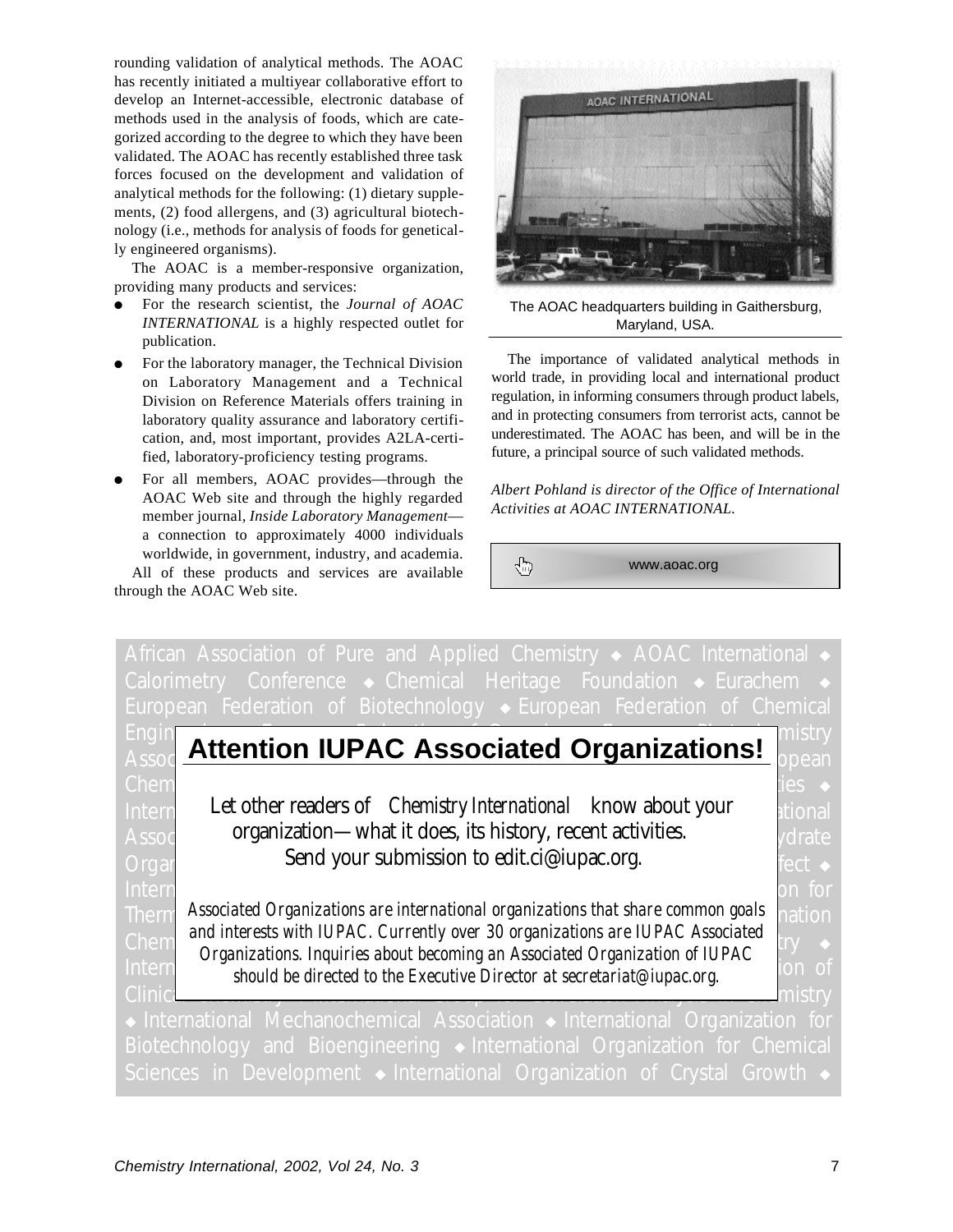# *Small-Scale Chemistry*

# *by J.D. Bradley*

It is widely believed that practical work is an essential part of chemistry education. However, in most countries there is no provision for such personal experiences, and even at universities, provision is limited. This problem has been recognized for many years by both UNESCO and IUPAC, and a number of initiatives were taken to address it. The microchemistry program started in 1997 aims to address the problem through promoting a small-scale, low-cost approach, and done by means of introductory workshops for chemistry educators in different countries. The concept has been received enthusiastically in nearly 40 countries now, and pilot projects have been initiated in several of these. This year, UNESCO and IUPAC have renewed their collaboration on this project. In his lecture at the 8<sup>th</sup> International Chemistry Conference in Africa (8<sup>th</sup>) ICCA), 30 July–4 August 2001, in Dakar, Sénégal, Prof. Bradley presented the project and its outcomes. His lecture entitled "UNESCO/IUPAC–CTC Global Program in Microchemistry" is published in July 2001 issue of *Pure and Applied Chemistry* (Vol. 73, No. 7, pp 1215–1219) and reproduced below.

A revolution in chemistry education has begun. Practical work is an integral part of science education. Ask any science educator, and you can be almost certain he or she will agree. The implication that practical activity is, therefore, a frequent component of science teaching is usually left an unspoken assumption. The following quotes surely reflect a universal opinion and expectation:

"Experimental work is a defining characteristic of the natural sciences . . . wherever possible, practical work should involve active student participation." 1

". . . chemistry is fundamentally an experimental subject . . . education in chemistry must have an ineluctable experimental component." 2

Yet, the reality in science education is quite otherwise. Ask any honest educator, and the appalling reality will invariably be disclosed. In the majority of school science classrooms, there is no practical activity. In rich societies, you may find virtual substitutes; in poor societies, you will find blackboard descriptions. The latter will freely acknowledge that the real experience cannot



Students doing microchemistry at Lycee Gen.Leclerc,Yaounde.

be afforded; the former will cite concerns about safety and environment. When really pressed, many teachers in both contexts will admit they are not really prepared (trained) for it. At the university level, difficulties are also evident. Almost everywhere, the burden is felt of providing practical experiences for increasing numbers of students in a context of increasing costs of chemicals and equipment. In poorer countries, the battle has been lost: practical work has been ossified and eroded to the extent that students graduate with little practical experience and little understanding of science.

This situation is not something that has developed recently. <sup>3</sup> Both UNESCO and IUPAC have known about it for decades. At UNESCO, low-cost equipment for science education has been on the agenda for action as long as people can remember: it has principally been focused on primary and secondary education. <sup>4</sup> At IUPAC, the Committee on Teaching of Chemistry (CTC) took up the challenge at a tertiary level, focusing on low-cost instrumentation for chemistry. 5,6 The history of these endeavors is a matter of record, and it would be good to evaluate their long-term impact on science education. 7

During the past five years, a new onslaught on this historic problem has been mounted in a cooperative program of UNESCO (Basic Sciences Division) and IUPAC–CTC. The central thrusts of the program have been to disseminate awareness of the benefits of smallscale, low-cost chemistry equipment; to facilitate meaningful consideration of how the capabilities of the equipment match the requirements of the curriculum; and to help initiate pilot projects that permit classroombased assessment of the applicability of the approach.

## **Small-Scale, Low-Cost Equipment**

The equipment used in this program was developed in South Africa and is based on the use of plastic microw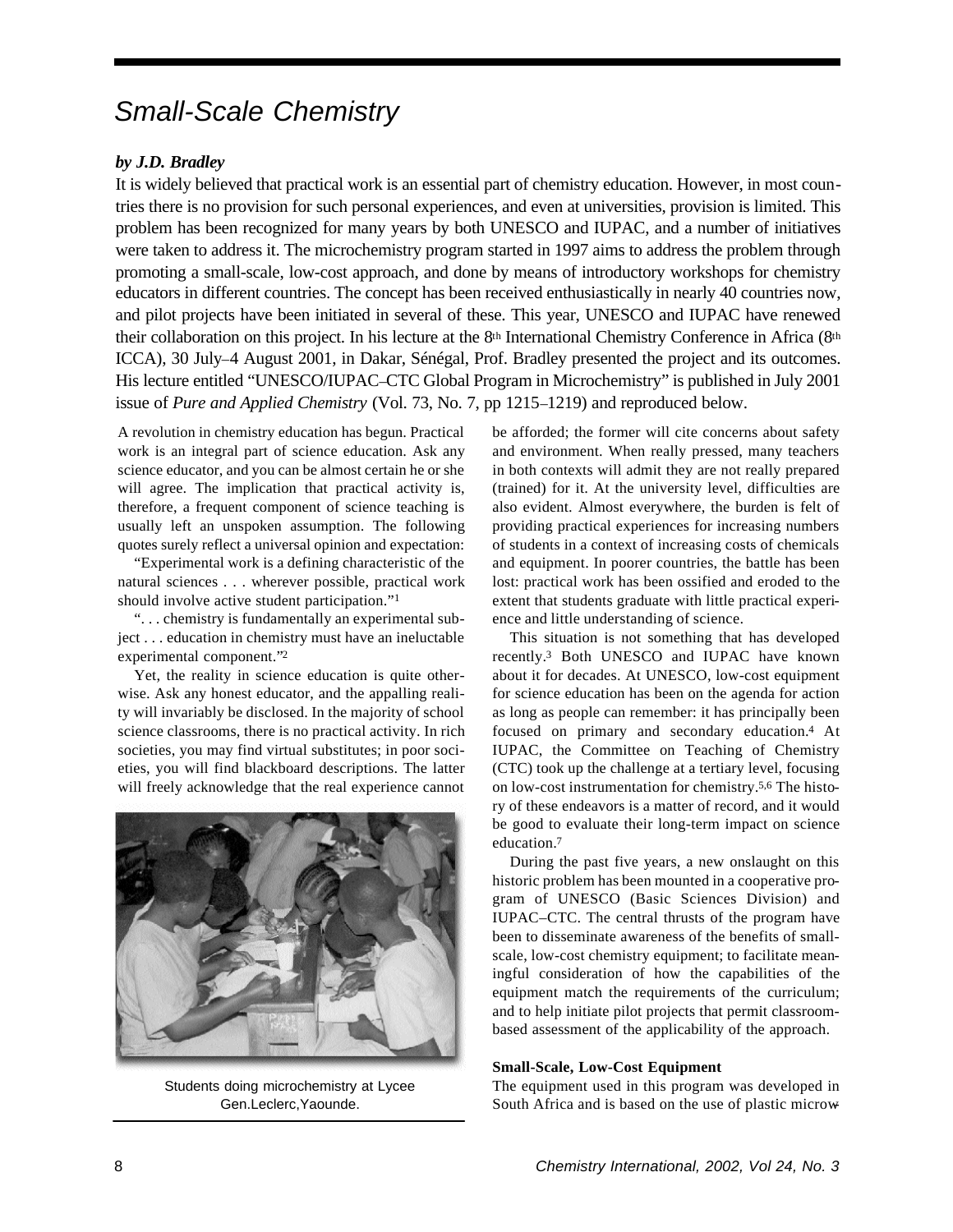ell plates with two sizes of microwells. With this comes some familiar plastic items for handling solids (microspatulas), liquids [propettes (Beral pipettes), syringe], and gases (gas collecting tube); some specially designed items (e.g., two types of well-lids) for more complex reaction set-ups; some silicone tubing; a short piece of glass tubing; a glass rod; and a microburner. These items are packed into a plastic "lunch-box" to constitute a basic student kit. With this kit, a wide range of basic chemistry experiments can be carried out, very simply and quickly. With the addition of a few more items, numerous experiments in electrochemistry, organic chemistry, and/or volumetric analysis can be performed. 8,9

This equipment is now embodied in a host of experiment descriptions and supported by packs of preprepared chemicals. The concept has been introduced and disseminated in different countries by means of two-day workshops. The workshops begin with an introductory exposition of the ideas, but the main component is hands-on experience interspersed with discussions. A videotape demonstration is also usually included. Normally, cautious interest is provoked by the introduction, hands-on activity then begins a little nervously, but within a half-hour, confidence and excitement become palpable. Invariably, the majority of participants—usually school teachers, science inspectors, and a few university lecturers—hail the experience as promising a solution to the problem of practical work provision.

The concluding discussion is often sobering, because it is here that the question "What now?" is addressed. While the majority may be persuaded that the solution can now be imagined, the fact remains that there are obstacles. The established curriculum needs to be scrutinized, the textbooks must be considered, the examinations must be taken into account, and, finally, the cost, which is low, but not zero. At this final session, all these problems surface, and there needs to be a conscious effort by individual participants to make a decision to tackle these problems.

#### **Matching Up To The Curriculum**

In the workshop, a selection of experiments is offered to illustrate the scope and limitations of the approach. These experiments are almost universally included in curricula. To tackle the question of the extent to which a national curriculum can be supported by the new-style equipment, most teachers and inspectors welcome an extensive listing and description of experiments that can be done with it. Books containing descriptions of about 100 experiments, including teacher notes, have been prepared in English. To facilitate wider access, translation into other languages has been encouraged. Often a local chemistry graduate who is enthusiastic about the concept, proposes to undertake this. This has led to translation into French,<sup>10</sup> Russian, Arabic, Estonian,



Persian, and Portuguese at the present time, with other languages in the offing. A decision to undertake such translation is often the next crucial step toward wider interest (including government interest) in the concept.

Therefore, some free copies of the book of experiments are distributed at the end of the workshop, and, if required, a CD-ROM version is distributed also. After some time has been spent on studying the full range of experiments, it is usually concluded that the equipment can satisfy a substantial fraction of a school's curricular needs. Some may argue that not everything is possible and therefore nothing should be done, but such views are a small minority. Some, too, may yearn for a traditional laboratory, where one must go to perform "real science," but they too are a small minority when compared with those who see the removal of the need for such a facility as immensely liberating.

#### **Initiating A Pilot Project**

It usually emerges during workshop discussions that some instructors are ready and eager to try the approach in their own classrooms. Occasionally, there is one educator, usually at a private institution, who can get enough money to do so using the institution's own resources. More often, the cost of a pilot project needs to be met by a donor agency. UNESCO has had considerable success in locating sources of such funding—the final crucial step in the proper assessment of the applicability of the approach in the local context.

It is our impression that in most instances the assessment has been comparatively limited. Given the realities in most of the countries we have visited, this is to be expected. In most cases, too, it must be remembered that it's not a question of weighing the relative merits of traditional-and small-scale equipment: it's a question of seeing what happens when students are allowed to do their own, hands-on, practical work for the first time. Can the teacher manage the situation? Did anyone get hurt? What is the attitude of the students? These are the basic kinds of questions most local educators and government officials want answers to. Until a pilot project has been done, it is all conjecture and/or unverified claims made by the promoters of the concept.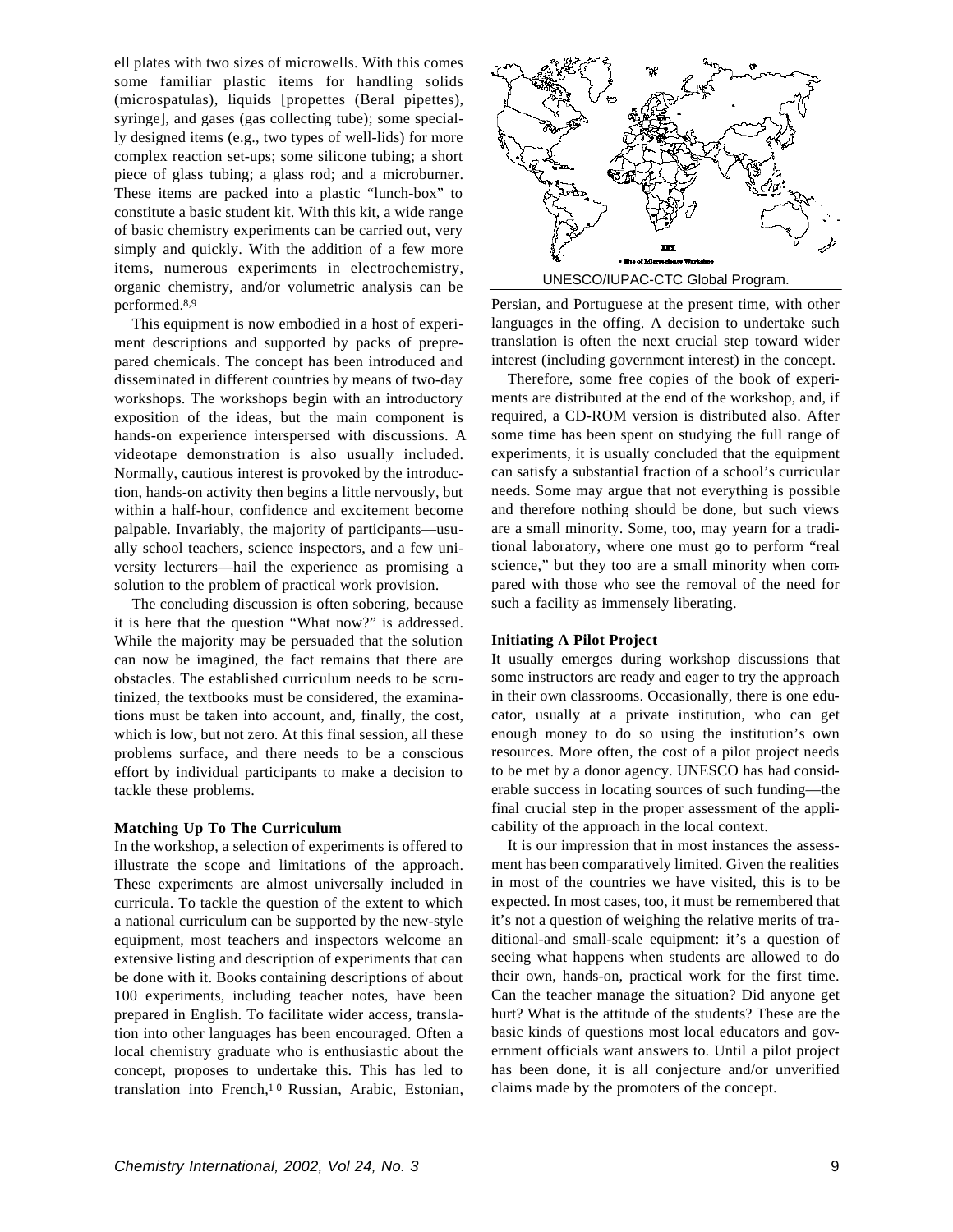It is our experience that on completion of a pilot project, the demand is always for wider implementation. This, however, is a national matter in which the UNESCO/IUPAC program has no direct role to play.

## **Outcomes to Date**

The cooperation between UNESCO (Basic Sciences Division) and IUPAC-CTC in this program has been very fruitful. Introductory workshops have been held in nearly 40 countries, which have led to pilot projects in nearly half of these. Many of these countries are poor, and their initiation of pilot projects represents a commendable effort to improve science education in very adverse circumstances. In three countries (South Africa, Cameroon, and Kenya), extensive implementation has taken place.

Donor agencies as well as ministries of education continue to support the spread of the concept in developing countries and countries in transition. As long ago as 1996, Beasley and Chant (in Australia), referring to beginning university courses, observed "the trend from macro is now established."<sup>11</sup> The outcomes of the UNESCO/IUPAC–CTC program since that time, reported here, give a global emphasis to this observation. Furthermore, chemistry education worldwide may be revolutionalized as the need for a traditional laboratory is removed and a majority of students are able to experience chemistry firsthand.

# **Conclusions**

The experiences of the past few years lead to a number of conclusions.

- <sup>l</sup> Active, focused collaboration between UNESCO and a scientific union (IUPAC) can be very effective in disseminating important ideas and information in science education outside the relatively small number of wealthier, developed countries. The political neutrality of these bodies is important for open communication. The model we have established might be extended to other scientific unions.
- The interventions "on the ground" are relatively costly, but essential for new ideas to be seriously considered. Electronic or printed documentation is cheaper, but is unlikely to achieve impact, although there is probably an important supportive role for this.
- The successes of the program have created new channels of communication. These should be nurtured for the benefit of all concerned. From the IUPAC point of view, the Committee on Teaching of Chemistry endeavors to keep informed of the developments and needs of chemistry education at all levels worldwide. Apart from practical work, in all but the richest countries there is a general dearth of good-quality (in the scientific, educational sense) teaching resources for the common, core chemistry content found in all curricula. Similarly, there is a

lack of teaching resources for topics of growing general importance, such as chemical safety. CTC has identified further opportunities and needs in these areas and is cooperating with UNESCO and with IUPAC's Committee on Chemical Industry to disseminate the DIDAC teaching resources (including posters for classrooms without electricity). 1 2 CTC is also working with IUPAC's Commission on Toxicology to disseminate a new resource for teachers that deals with chemical safety. 1 3We hope to continue this program over the next few years, in the belief that a significant impact on chemistry education will be made.

## **Acknowledgments**

As Chairman, IUPAC–CTC, I thank Dr. A. N. Pokrovsky, UNESCO Basic Sciences Division, for the strong cooperation that has enabled this program to achieve success.

## **References**

 $\mathbb{E}$ 

- <sup>1</sup> National Department of Education of S. Africa. *Curriculum 2005 Intermediate and Senior Phase Policy Document.* Pretoria, South Africa (1997).
- <sup>2</sup> IUPAC. *Report of the Education Strategy Development Committee*, p. 8 (2000).
- <sup>3</sup> A. Musar. *Equipment for Science Education: Constraints and Opportunities*, The World Bank, Washington, DC (1992).
- <sup>4</sup> UNESCO. *Low Cost Equipment for Science and Technology Education Vol. I* (1985); Vol. II (1986). UNESCO, Paris.
- <sup>5</sup> K. V. Sane and D. C. West. *Low Cost Chemical Instrumentation*, University of Delhi, Delhi (1991).
- <sup>6</sup> K. V. Sane. *In Science and Environment Education: Views from Developing Countries*, S. A. Ware (Ed.), pp. 129-140, The World Bank, Washington, DC (1999).
- <sup>7</sup> E. W. Thulstrup. *In Science and Environment Education: Views from Developing Countries*, S. A. Ware (Ed.), pp.113-127, The World Bank, Washington, DC (1999).
- <sup>8</sup> J. D. Bradley, S. Durbach, B. Bell, J. Mungarulire, H. Kimel. *J.Chem.Educ*. **75** , 1406-1409 (1998).
- <sup>9</sup> J. D. Bradley. *Pure Appl. Chem*. **71**, 817-823 (1999).
- 1 0 Experiences de Microchimie: Manuel de l 'Enseignant. UNESCO/IUPAC-CTC. J.D. Bradley (Ed.), Magister Press, Moscow (1999).
- 1 1 W. Beasley and D. Chant. Aust. *J.Chem.Educ*.**41**, 11 -16 (1996).
- 1 2 *Chemistry International* **22** (4), 103 -105 (2000).
- 1 3 *Chemistry International* **22** (6), 180-181 (2000).

www.iupac.org/projects/2001/ 2001-046-1-050.html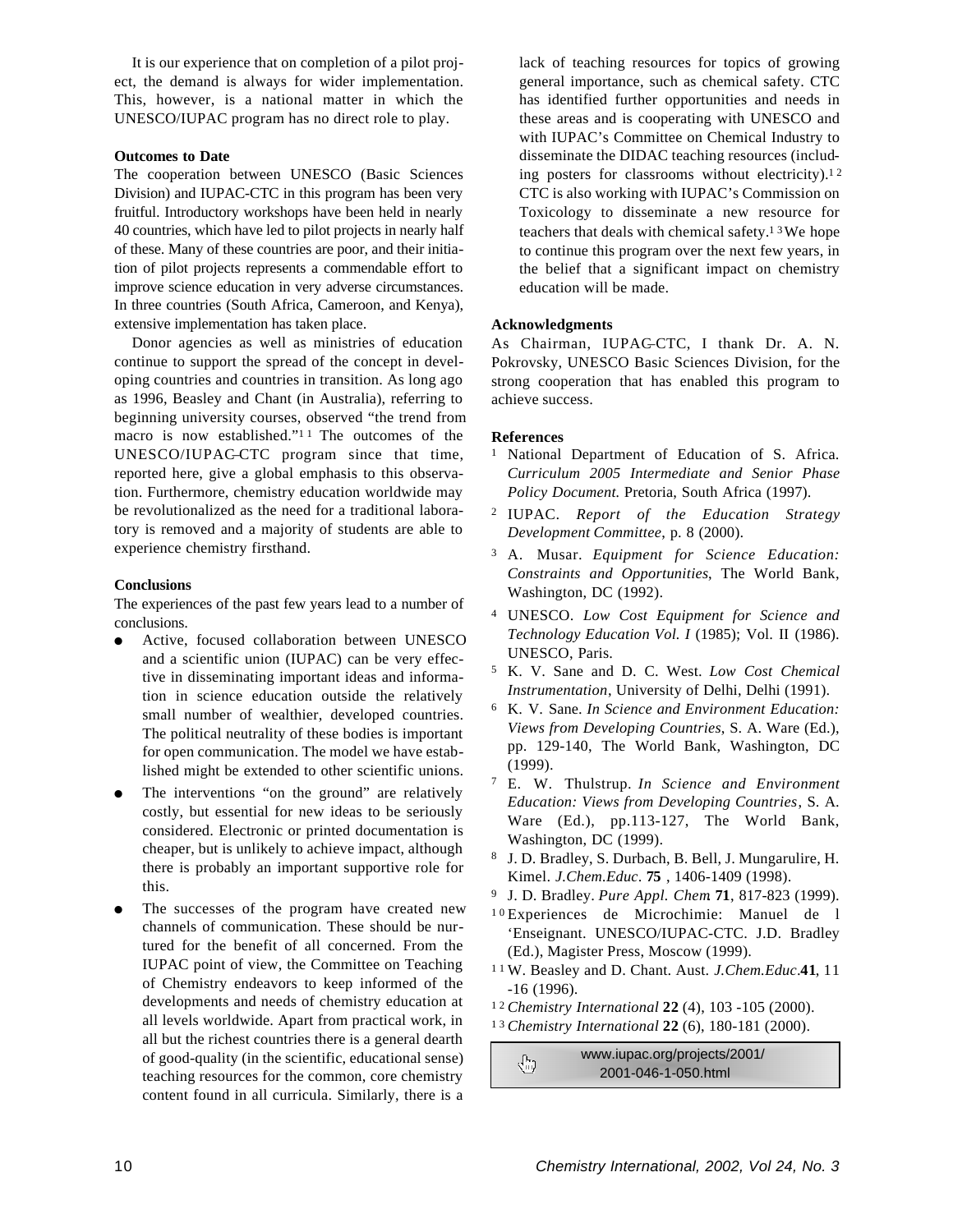# *The World Chemistry Congress 2001 and the Young Scientist Awards*

The IUPAC World Chemistry Congress 2001 (the 38<sup>th</sup> IUPAC Congress) held in Brisbane, Australia, 1-6 July 2001, brought together well over 1000 delegates from around the world and a host of international and domestic scientists from a variety of disciplines. The traditional subdivisions were waived in favor of a new cross-disciplinary approach featuring the themes of materials chemistry for the future, chemistry by computer, challenges for drug discovery and development in the 21<sup>st</sup> century, environmental chemistry and the greening of industry, and modern synthetic chemistry.

The emphasis on the future interdisciplinary nature of chemistry, said Dr. Geoffrey Will, had a particular benefit to the numerous young chemists present at the Congress because it promoted the "big picture view" of the evolving discipline of chemistry. Dr. Will is the Congress editor for the series of lectures published in the July 2001 issue of IUPAC's Journal *Pure and Applied Chemistry*.

Due to the success of the Congress, the *Australian Journal of Chemistry*—*an International Journal for Chemical Science*, assembled a special double issue (Vol 54, issue 9 and 10, 2001) with highlights from the Materials Chemistry for the Future session. In her editorial reproduced below (by permission of CSIRO PUB-LISHING), Dr. Alison Green reviews briefly the issues' contents:

Zeolites, molecular magnets, biomineralization, bone implants, synthetic opals, and molecular capsules are some of the areas where chemical science is giving rise to materials for the future. Diverse areas of cross-disciplinary research such as these are flourishing, and about a quarter of the papers presented at the recent IUPAC

World Chemistry Congress in Brisbane (the largest chemistry conference ever held in Australia) made up the Materials Chemistry for the Future session. Highlights from this session make up this special issue of *Australian Journal of Chemistry*—*an International Journal for Chemical Science*. Matt Trau, who was a theme coordinator of the Materials Chemistry session, acted as guest editor for this issue, and has contributed the introductory Essay.

Nobel Laureate Yuan Tseh Lee discussed the photo-excitation of molecules in a molecular beam in the first plenary lecture, and he has subsequently presented the work in one of four reviews in this issue. Professor Lee also includes new results that shed light on the isomerization of xylenes. Sir John

Meurig Thomas described some novel catalyst architecture where transition metal clusters are adsorbed within

the mesopores of zeolites to achieve selective, heterogeneous, environmentally friendly processes. The biomineralization of chiton and limpet teeth was discussed by John Webb, who reports in his Current Chemistry article how vibrational spectroscopy can give insight into detailed mineral structure, which in turn provides important information on the complex processes of biomineralization. Matt Trau described his group's approach to combinatorial chemistry, in which colloidal silica beads are marked with up to six fluorescent dyes as labels, the markers thus functioning as "fluorescent bar codes," allowing the encoding of large libraries.

We enjoyed the privilege of awarding student prizes at the Congress. The awards, whose purpose is to encourage and reward young scientists, were co-sponsored by the RACI and the *Journal*. Judging was carried out by Professor Len Lindoy, Professor John White, Dr John Lambert and myself, with a great deal of very helpful input from other delegates.

While deciding second and third place was less straightforward, the clear winner was Teri Odom, who presented work carried out with Charles Lieber at



IUPAC President Alan Hayes presents Teri Odom with the IUPAC Prize for Young Chemists Award. *Photo courtesy of Dr. Greg Cash of the University of Queensland.*

Harvard, on the electronic properties of carbon nanotubes. Impressive images achieved using scanning tunnelling micro-scopy, and lucid explanations of the relationship between atomic structure, electronic properties, and structural defects, characterized her presentation. Teri Odom received AUD 750 and a 12-month subscription (print and electronic) to *Australian Journal of Chemistry*—*an International Journal for Chemical Science*. Teri was also the recipient of an IUPAC Prize for Young Chemists for her Ph.D. thesis. This award was presented at the Congress. She has contributed a Current Chemistry article on her work entitled "Electronic properties of singlewalled carbon nanotubes" (*Aust. J. Chem.* 2001, 54, 601-604). Cameron Lutton and

Jonathan Read were awarded joint second prize for their research on nanostructured biomaterials. They produced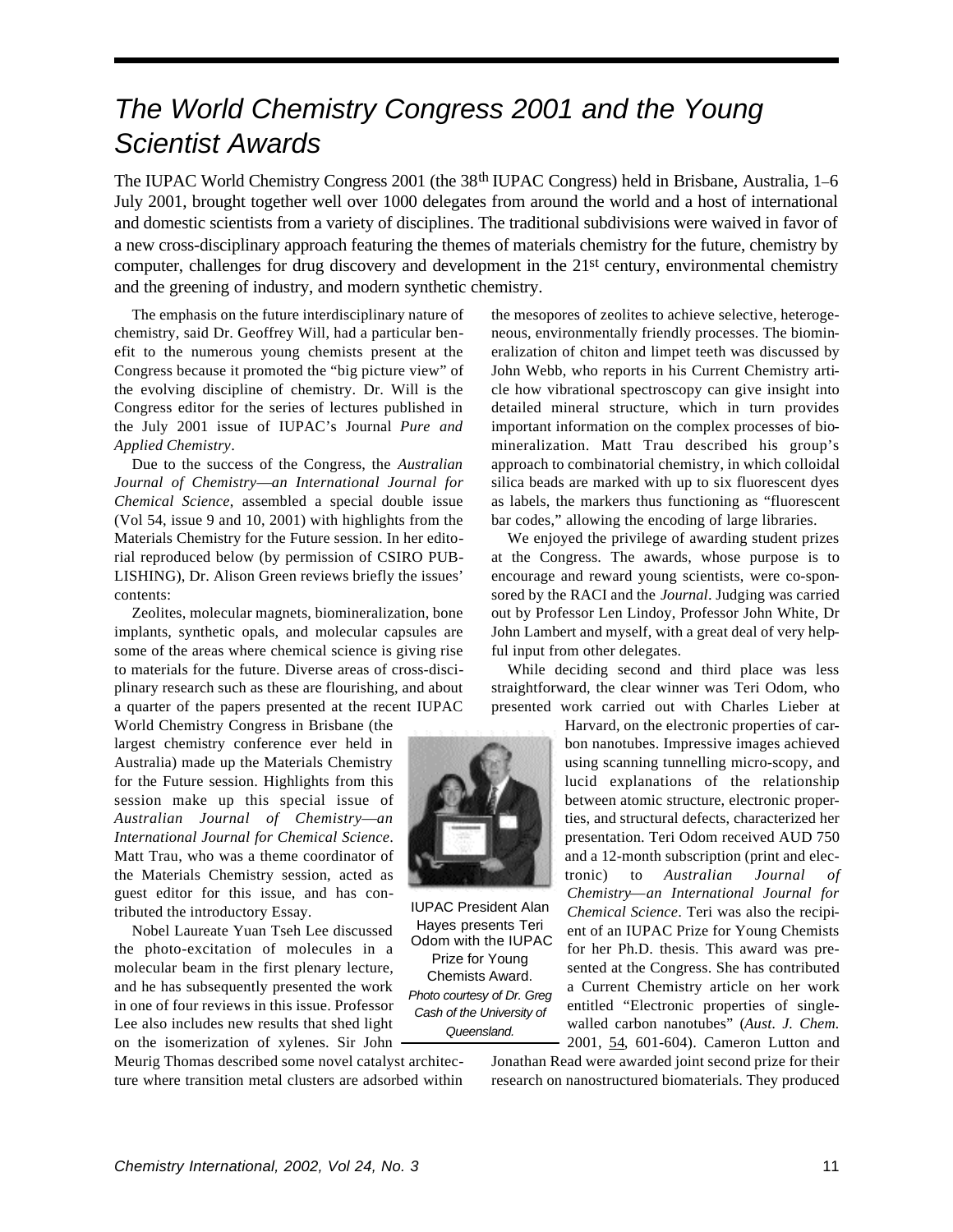a bone implant material in a scaffold-like architecture that incorporated hydroxyapatite nanoparticles. The pair shared AUD 250 and a 12-month subscription (print and electronic) to the *Journal*. Third prize was awarded to Yi-Anh Sha for research presented on the effects of substituent groups on ferroelectric liquid crystalline poly-

# *IUPAC News*

# Relocating to Cyberspace

# *by Fabienne Meyers*

In May 1997, IUPAC officially celebrated the relocation of the Secretariat from Oxford, UK to the Research Triangle Park (RTP) in North Carolina, USA. The decision to relocate, which was considered in detail by the officers, was based on more than just the appeal of RTP. The move gave IUPAC an opportunity to underline its identity as a global organization and to modernize the administrative functions of the Secretariat, including further development and usage of electronic communication.

The Secretariat is now housed in a small one-story building in the midst of the Park, a 7000-acre wooded area centered between three major universities—Duke University in Durham, North Carolina State in Raleigh, and the University of North Carolina (UNC) at Chapel Hill. RTP is owned and developed by the private, not-forprofit Research Triangle Foundation. It is home to more than 140 organizations—including research laboratories for international chemical, pharmaceutical, and electronics firms—that employ more than 50 000 people, with a total payroll estimated at USD 2 700 million and a capital investment exceeding USD 2 000 million. So, even though IUPAC's office is quite small and discrete (there are four of us working at the office), the Secretariat has a number of interesting neighbors that might be worth visiting!

In my view, one of IUPAC's most fortuitous collaborations since relocating to the RTP has been with UNC Chapel Hill, and in particular with the computer center supported by the School of Information and Library Science, the School of Journalism and Mass Communication, and Information Technology Services. Known today as **ibiblio.org**, the center is the home of one of the largest "collections of collections" on the Internet. It was created and is maintained by the public for the public.

This unique online library project has developed under the leadership of Paul Jones, a computer scientist and associate professor of information and library science. It is in many ways the embodiment of the Internet as a clearinghouse of information. The project, named Sunsite when started 10 years ago at UNC Chapel Hill, mers. Sha received a 12-month subscription (print and electronic) to the *Journal*.

www.iupac.org/publications/pac/2001/7307 www.publish.csiro.au/journals/ajc/contents.cfm www.iupac.org/news/prize.html

was founded as an archives and information sharing environment designed to be contributor driven and content managed. The collections grew diverse, and covered subjects from music, literature, and history, to software. Continuing its outreach effort and expansion, Sunsite became Metalab. The project continued to stress excellence and active contributor involvement.

In fall 2000, the project made another significant step forward when it began a collaboration with the Center for Public Domain. The new arrangement resulted in an even more advanced collection of freely available information. This online library, which was renamed ibiblio, now stands above others because it maintains:

- a close relation to the open source models for development and management of collections
- a strong history of contributor participation and autonomy
- a flexibility of forms and management styles
- a diversity of collections that maintains depth and excellence and creates synergy
- a large community of contributors sharing their knowledge across disciplines

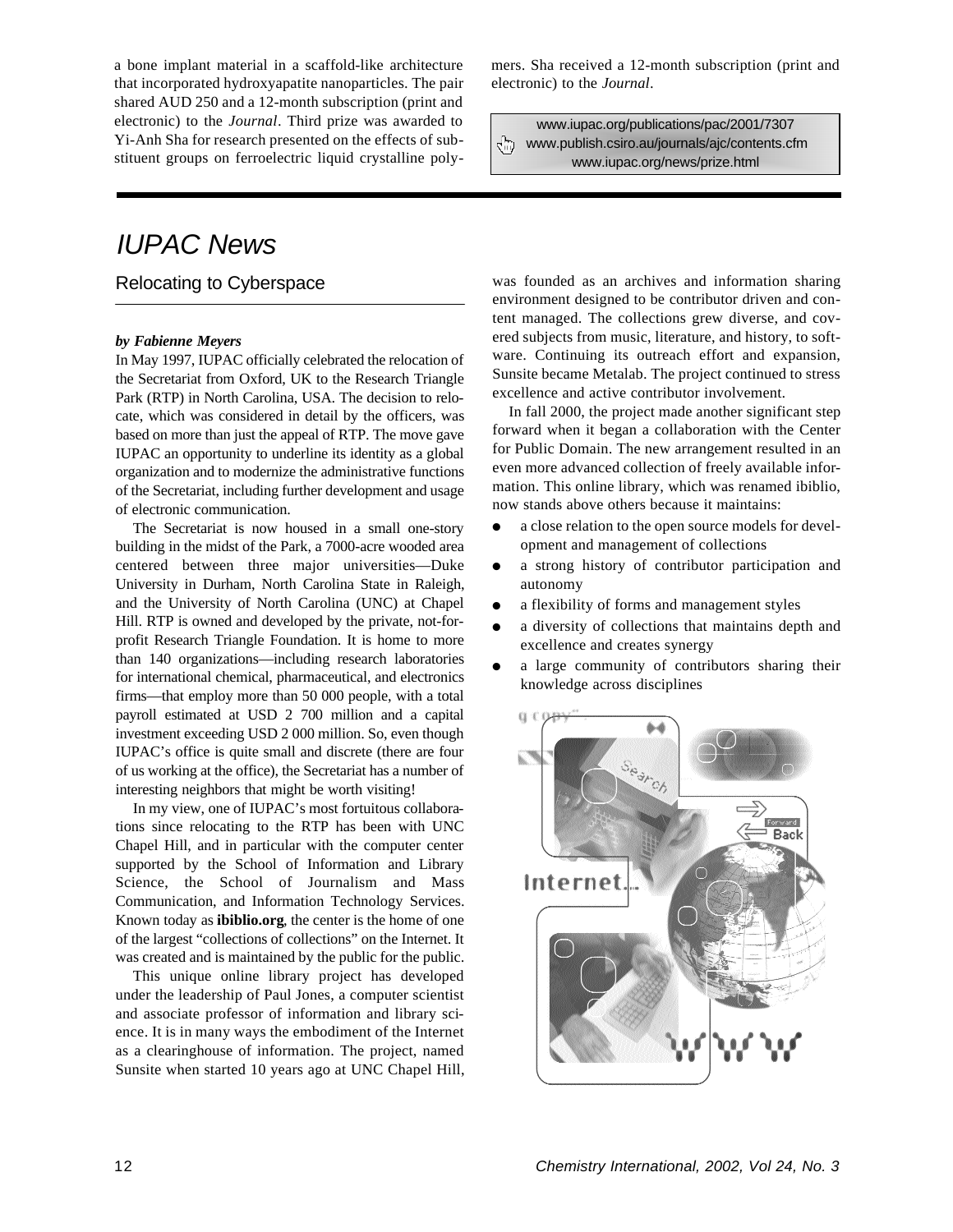Ibiblio's goals of expanding and improving the distribution of open source software and documentation is fortuitous for IUPAC, whose main goal is also to provide greater access to information. Although IUPAC is still establishing itself in today's virtual world, it is without doubt benefiting from the fun and fearless spirit that our host, ibiblio, has developed over recent years. Paul Jones and his team, in particular Jonathan Magid and Donald Sizemore, have yet to say 'no' to our inquiries. I am grateful for their support.

Another individual to be thanked is Thomas Gould, who has continuously worked behind the scenes of iupac.org, helping us with the daily and continuous demand for site updates and maintenance. Tom, who started out at UNC Chapel Hill, now teaches at the School of Journalism and Mass Communication at Kansas State University, Manhattan, Kansas, USA.

Ibiblio.org averages 3 million information requests per day, while over the last four years the number of hits on the IUPAC site has increased 100 fold to recently hit about 300 000 a month. Such numbers are not trivial.

Quantity however, should not be more important than quality; and for a scientific union such as IUPAC, managing a good balance between both should be a priority that benefits the scientific community. It is up to you and to us to make the best use of today's Internet and electronic technologies to further disseminate the products of IUPAC projects and to enhance communications.

*Dr. Fabienne Meyers is the Web site manager for IUPAC.*

# *More about . . .*

 $\mathbb{C}^n$ 

RTP History, <www.rtp.org>

Public library of the internet, by F. Olsen, *The Chronicle of Higher Education*, 12 Sep. 2000, chronicle.com <www.chronicle.com/free/2000/09/2000091201t.htm>

ibiblio concept to a new level, by Roblimo, 17 Sep. 2000, slashdot.org <slashdot.org/features/00/09/17/155240.shtml>

www.ibiblio.org

# **Do and Don't—Tips of ICTNS**

On the Use of *Italic* and Roman Fonts for Symbols

Scientific manuscripts frequently fail to follow the accepted conventions concerning the use of italic and roman fonts for symbols. An italic font is generally used for emphasis in running text, but it has a quite specific meaning when used for symbols in scientific text and equations. Here are a few tips.

The overall rule is that symbols representing physical quantities (or variables) are italic, but symbols representing units, or labels, are roman. Sometimes there may seem to be doubt as to whether a symbol represents a quantity or has some other meaning (such as a label): a good general rule is that quantities, or variables, can be given a value, but labels cannot. Vectors and matrices are usually denoted using a bold-face (heavy) font, but they should still be italic since they are still quantities.

*Symbols representing*

physical quantities or variables . . . . . . . . italic fonts units or labels . . . . . . . . . . . . . . . . . . . . . . . .roman fonts

Examples: The mass of my pen  $m = 24$  g = 0.024 kg.

The electric field strength  $\boldsymbol{E}$  has components  $E_{\mathbf{X}},\,E_{\mathbf{y}},\,$  and  $E_{\mathbf{Z}}$ The Planck constant  $h = 6.62606876(52) \times 10^{-34}$  J s.

The above rule applies equally to letter symbols from both the Greek and the Latin alphabet.

Example: When the symbol  $\mu$  is used to denote a physical quantity (such as mass or reduced mass) it should be italic, but when it is used in a unit such as the microgram, μg, or when it is used as the symbol for the muon,  $\mu$ , it should be roman.

The general rules concerning the use of an italic (sloping) font or a roman (upright) font are presented in detail in the *IUPAC Green Book*.

ICTNS is the Interdivisional Committee on Terminology, Nomenclature, and Symbols.

For more tips go to  $\|\cdot\|$  www.iupac.org/standing/idcns/italic\_roman.html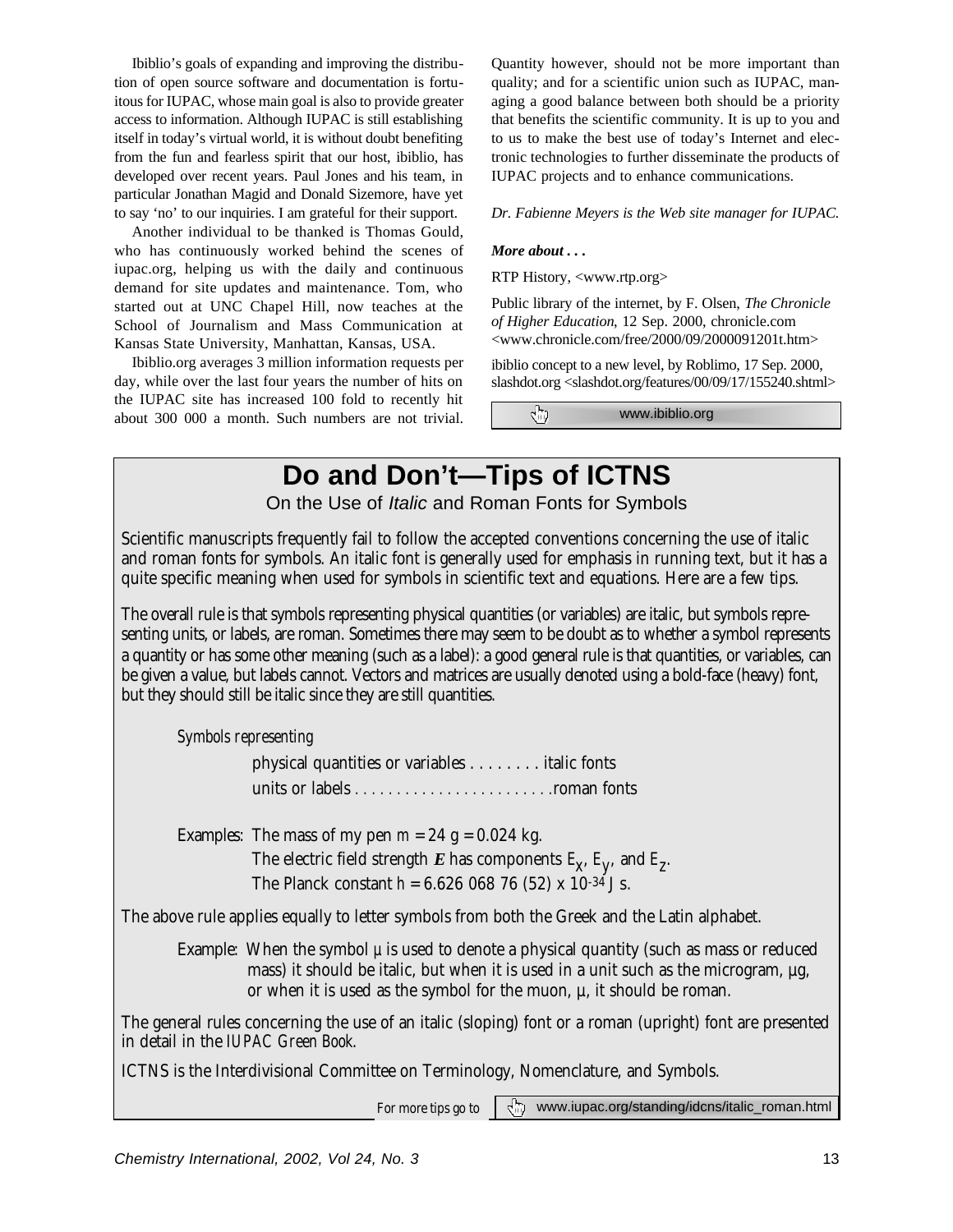# *Awards and Honors*

# Erick Carreira Receives the Thieme–IUPAC Prize

Erick Carreira is to be awarded the Thieme–IUPAC Prize 2002 in recognition of outstanding achievements in the field of synthetic organic chemistry. His research focuses on the asymmetric synthesis of biologically active, stereochemically complex, natural products. His work has resulted in the highly lauded syntheses of challenging target molecules and the development of catalytic and stoichiometric reagents for asymmetric stereocontrol using an approach that is both innovative and elegant. He will be presented the prize at ICOS14 in Christchurch, New Zealand on 16 July 2002.

The Thieme–IUPAC Prize is awarded every two years on the occasion of IUPAC's International Conference on Organic Synthesis (ICOS) to a scientist under 40 years of age, whose research has had a major impact on the field of synthetic organic chemistry. The Prize is sponsored jointly by Georg Thieme Verlag, IUPAC, and the editors of *Synthesis*, *Synlett*, *Science*



**Erick Carreira**

*of Synthesis*, and *Houben-Weyl*.

Erick M. Carreira was born in Havana, Cuba in 1963. He obtained a B.S. degree in 1984 from the University of Illinois at Urbana-Champaign and a Ph.D. degree in 1990 from Harvard University. After carrying out postdoctoral work at the California Institute of Technology through late 1992, he joined the faculty at the same institution as an assistant professor of chemistry. He subsequently was promoted to associate professor of chemistry in the spring of 1996, and full professor in the spring of 1997. Since September 1998, he has been full professor of Organic Chemistry at ETH Zürich. He is the recipient of numerous awards.

His research program focuses on the asymmetric synthesis of biologically active, stereochemically complex, natural products. Target molecules are selected which pose unique challenges in asymmetric bond construction. A complex multistep synthesis endeavor provides a goal-oriented setting within which to engage in reaction innovation and design. Drawing from the areas of organometallic chemistry, coordination chemistry, and molecular recognition, Carreira's group is developing catalytic and stoichiometric reagents for asymmetric

stereocontrol, including chiral Lewis acids and transition-metal based reductants.

www.chem.ethz.ch/D-CHEM-Prof/ ੱਤ carreira/carreira.html www.iupac.org/news/Thieme\_prize.html

# Roger Atkinson Receives the ACS Award for Creative Advances in Environmental Science and Technology

Roger Atkinson, a professor at the University of California, Riverside, has received the American Chemical Society's 2002 Award for Creative Advances in Environmental Science and Technology. The purpose of the award, which is sponsored by Air Products & Chemicals Inc., is to encourage creativity in research and technology or methods of analysis to provide a scientific basis for informed environmental control decision-making processes, or to provide *practical* technologies which will reduce health risk factors.

Atkinson, has conducted 30 years of research at the University of California, Riverside into the atmospheric chemistry of volatile organic compounds (VOCs). Through his research he has been able to piece together the kinetics, products, and mechanisms of the photooxidation of a number of VOCs by hydroxyl radicals, nitrate radicals, and ozone. Atkinson is particularly known for compiling the data generated by his group and other research groups into publications that are widely used by the atmospheric chemistry community, and involved in a related IUPAC project.

Atkinson is director of the university's Air Pollution Research Center (APRC) and he is distinguished professor of atmospheric chemistry in the department of environmental sciences. He is a faculty member in the department of chemistry and a member of the university's interdepartmental graduate program in environmental toxicology.

A native of Scarborough, England, Atkinson received B.A. (1966) and M.A. (1970) degrees in natural sciences from the University of Cambridge. He also received a Ph.D. degree in physical chemistry from Cambridge in 1969.

Atkinson is the author of some 400 papers, book chapters, and reports, and he has served on numerous state, national, and international air pollution committees and advisory panels. He was elected a fellow of the American Association for the Advancement of Science in 1997.

www.chem.ucr.edu/faculty/atkinson/atkinson.html www.iupac.org/projects/1999/1999-037-2-100.html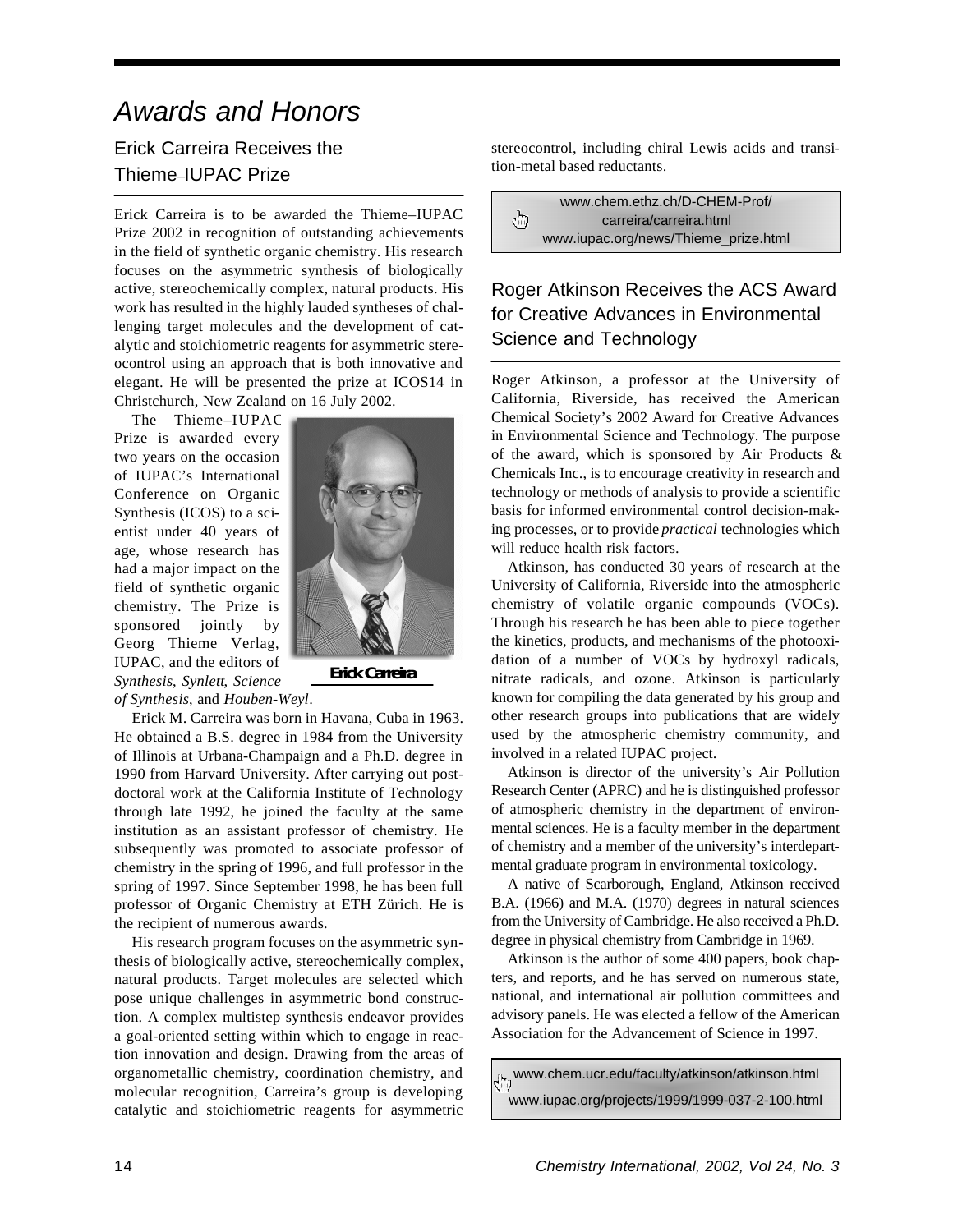# *IUPAC Projects*

# Standard Potentials of Radicals

Thermochemical properties of inorganic and organic radicals in solution will be the subject for review by a new IUPAC Task Group sponsored jointly by the Inorganic Chemistry Division and the Physical and Biophysical Chemistry Division. The objective will be to review and evaluate a variety of thermodynamic properties, including standard potentials of radicals, p*K<sup>a</sup>* 's of radicals, and other chemical equilibria of radicals, both in aqueous and non-aqueous media. Prior evaluations of these data were performed by individuals, in a rather non-systematic way, and are now quite out of date. Knowledge of these aqueous properties is essential in modeling the chemistry of atmospheric cloud water, terrestrial waters, radiation processes, and in understanding the fate and effects of radicals in living tissues. Analogous data for nonaqueous systems will be of value in understanding the chemistry occurring in industrial processes, in energy-transduction technology, and other fields. Moreover, there is a synergy attained by having reliable data in both types of media. The task group, lead by Professor David M. Stanbury of Auburn University, USA, will establish a Web site where evaluations for individual radicals will be posted dynamically as they are generated. Upon completion of the project, the evaluations will be published in the *Journal of Physical and Chemical Reference Data* and/or in *Pure and Applied Chemistry.* The task group will hold its first meeting near Zurich, Switzerland in early June 2002.

#### www.iupac.org/projects/2001/  $\mathbb{C}^{\mathbb{N}}_{\mathbb{Z}}$ 2001-015-1-100.html

# Glossary for Toxicokinetics of Chemicals

At a Commission on Toxicology–VII.C.2 (COMTOX) meeting in Szeged, Hungary, in September 2000, the members present identified the lack of knowledge and confusion regarding terminology currently used in the field of toxicokinetics and chemistry as a problem for the development of the subject. Accordingly, a project called "Glossary for Toxicokinetics of Chemicals" was initiated within the Chemistry and Human Health Division. Further support was obtained for the project in July 2001 at the 41<sup>st</sup> IUPAC General Assembly in Brisbane, Australia.

IUPAC is the world authority on chemical nomenclature and terminology and thus the projected glossary fits within its remit. The objective of the project is to compile definitions of the current terminology used in toxicokinetics, including, where relevant, information on chemical speciation, analytical methods, analytical equipment, and the biological activity of chemicals.

An appendix will give practical examples of situations where toxicokinetic data may be applied. The glossary will thus facilitate interdisciplinary research in toxicokinetics and contribute to a better understanding among the disciplines.

The task group is chaired by Monica Nordberg and the current members are Douglas M. Templeton and John H. Duffus. They will consult with scientists active in the fields of chemistry, toxicology, medicinal chemistry, pharmacology, and biostatistics.

Comments and suggestions from the chemistry and toxicology community for toxicokinetic terms to be included are welcome and should be addressed to monica. nordberg@imm.ki.se.

> www.iupac.org/projects/2000/ 2000-034-2-700.html

# Recommendation on the Use of Countercurrent Chromotography in Analytical Chemistry

 $\mathbb{C}^{\mathbb{N}}$ 

IUPAC has approved a two-year project to prepare a critical review of applications of countercurrent chromatography (CCC) in organic and inorganic analytical chemistry, pharmaceutical industry, and in radiochemistry. The project will place an emphasis on theory, methodology, and instrumentation. Recommendations will be made on the terminology and standardization, taking into account its relative position between other extraction and chromatography processes.

CCC is used as a method for the concentration, separation, and purification of chemical and pharmaceutical substances at both analytical and process (production) scales based on their partition between two immiscible solvent phases. One liquid phase is held stationary in the force field of a coil planet centrifuge while the other is eluted through it as the mobile phase. Among its various advantages is the ability to achieve high-resolution extractions/separations with minimal solvent use.

The application of CCC in analytical chemistry has been investigated for 16 years at a fundamental level at the Vernadsky Institute of Geochemistry and Analytical Chemistry at the Russian Academy of Sciences. Various applications of CCC to the concentration and separation of a number of elements in environmental and inorganic analysis (including the purification of chemical reagents) have been studied and a fundamental understanding of the hydrodynamics is developing. It is also clear that a basis for developing various methods of analysis has been established from the applications of CCC in the pharmaceutical industry, particularly in the production of drugs, and through the equipment made at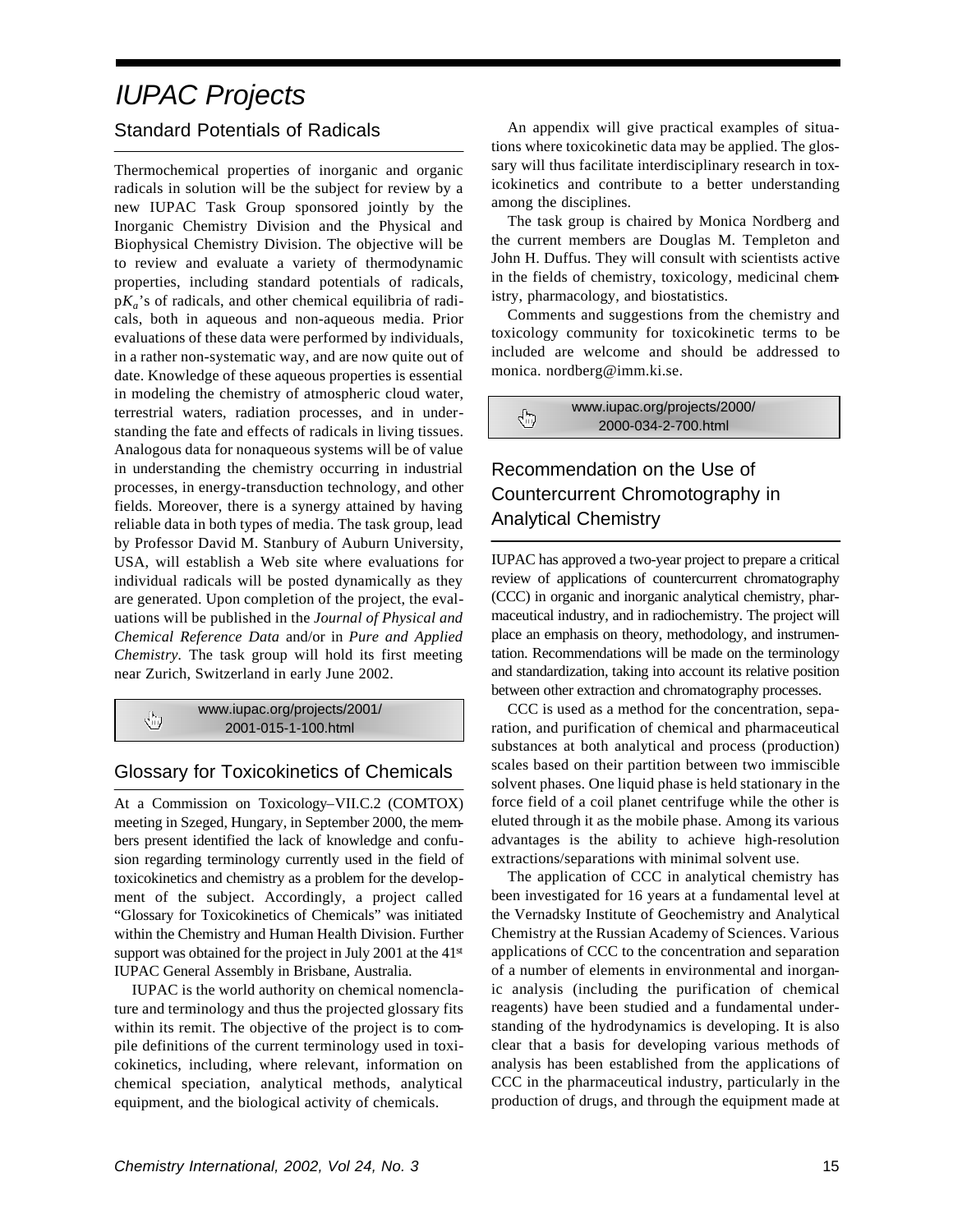the Brunel Institute of Bioengineering, UK, and at other research and development institutions.

The aim of this proposal is to survey emerging technologies and applications based on CCC, including the progress made in the pharmaceutical industry, radiochemistry, and analytical and through preparative-scale inorganic separations.

Comments from the chemistry community are welcome and should be addressed to the project coordinator Prof. B.Spivakov, Vernadsky Institute of Geochemistry and Analytical Chemistry, Russian Academy of Sciences, Kosygin Str. 19, Moscow, Russia 119991, Tel.: +7 095 137 82 63, Fax: +7 095 938 20 54, E-mail: spivakov@geokhi.ru.

www.iupac.org/projects/2001/ ੱ 2001-041-2-500.html

# Nomenclature for Rotaxanes, Catenanes, and Macromolecular Rotaxanes

There are currently no standards for nomenclature of rotaxanes, catenanes, and of macromolecular rotaxanes. During the last 15 years, the scientific community has shown increasing interest in these fields of small molecules and polymers, and Standardization of nomenclature in these fields is highly desirable and long overdue. This presents an opportunity for IUPAC to recommend nomenclature systems in order to establish world nomenclature standards.

The title projects have been initiated in order to address the issues. Since the fields of rotaxanes and

# *Provisional Recommendations*

IUPAC Seeks Your Comments

In this section, we publish synopses of IUPAC's latest provisional recommendations on nomenclature and symbols. All comments on these recommendations are welcome and will be taken into consideration. The final revised versions are published in *Pure and Applied Chemistry*.

If you would like to comment on the provisional recommendations, please visit the IUPAC Web site at http://www.iupac.org/reports/provisional/index.html, where the full texts are available for downloading as draft pdf files. Alternatively, you can write to your nearest national/regional center to request a copy; the most recent list of national/regional centers is available on the Web site at the address above and last appeared in*CI*, Vol. 17, p. 141 (1997).

# Thermochemistry of Chemical Reactions: Terminology, Symbols, and Experimental Methods for the Determination of Bond Energies

This work, which is presented in two parts, is concerned

macromolecular rotaxanes are still rapidly expanding, the paths forward are necessarily undefined, so this may be an unusually challenging task.

# *Typical (Macromolecular) Rotaxane* E E

**Pseudorotaxane**: E-E is a linear (macro)molecule; E is an end-group small enough to permit dethreading. **Rotaxane:** E-E is a linear (macro)molecule; E is an endgroup large enough to prevent dethreading. The number of rings threaded varies; 1 is commonest.



community has shown **Catenane**: physically interlocked macrocycles with no chemical bonding between them. Each macrocycle size is generally specified and the macrocycles are usually non-polymeric. Catenanes contain at least two macrocycles, and may be linear or branched.

> www.iupac.org/projects/2002/2002-007-1-800.html **CD** www.iupac.org/projects/2000/2000-037-1-800.html

with the most currently experimental techniques used on the study of the thermochemistry of chemical reactions. The first part of this recommendation deals with the terminology and symbols, discusses the meaning, designation and symbols of the different parameters used in molecular thermodynamic studies. The second part is a brief description of the most important methods used to investigate the thermodynamic stability of molecules and chemical bonds, together with a detailed analysis of its basic assumptions and how thermodynamic quantities are derived.

www.iupac.org/reports/provisional/abstract02/ 西 ribeiro-da-silva\_300902.html

Comments by 30 September 2002 Prof. Manuel A. V. Ribeiro da Silva Universidade do Porto Faculdade de Ciências, Departamento de Química Rua do Campo Alegre, 687 P-4169-007 Porto, Portugal Tel.: +351 22 608 2821 Fax: +351 22 608 2822 E-mail: risilva@fc.up.pt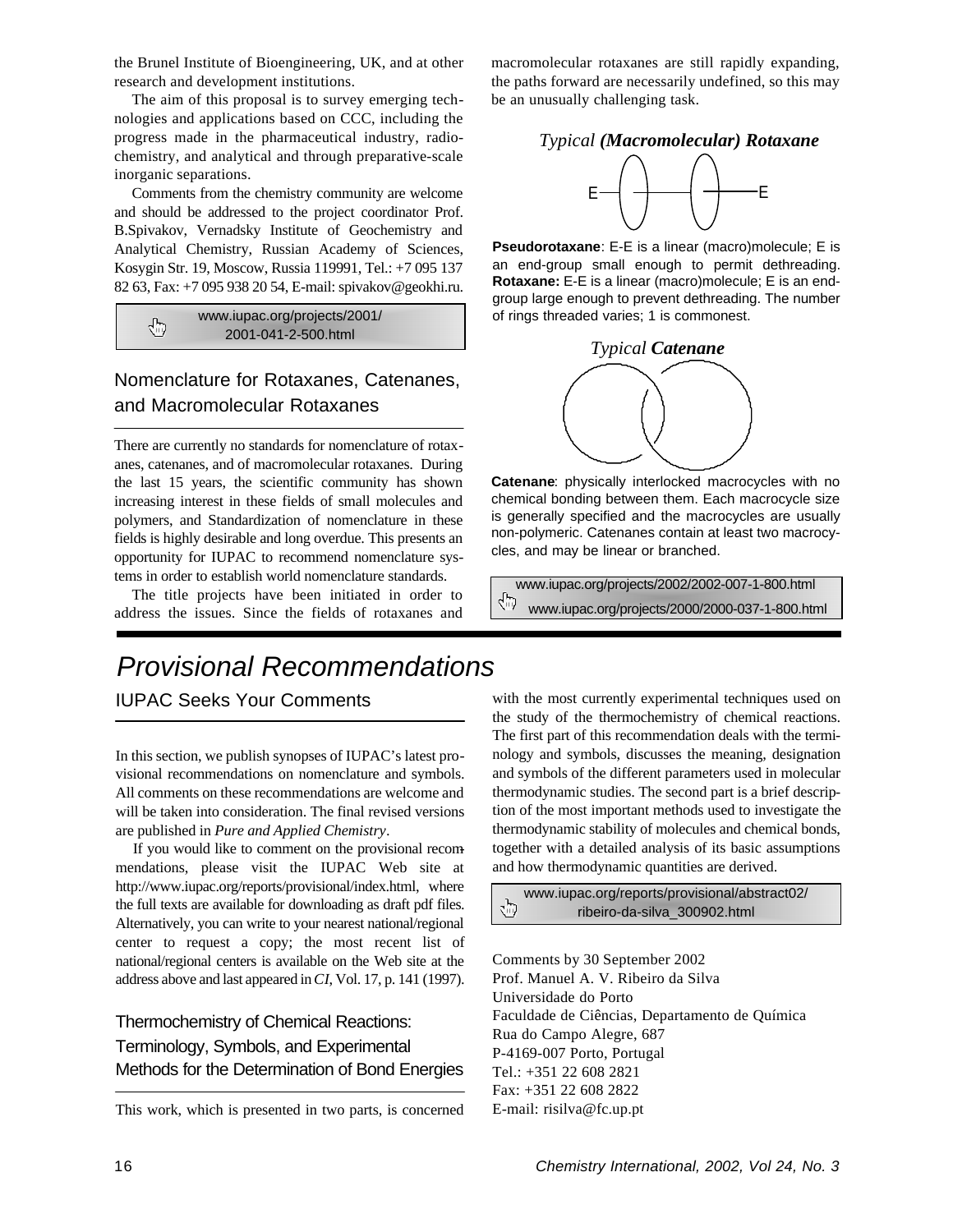# **Special Topic Issues of** *Pure and Applied Chemistry*

The special topic issues of *Pure and Applied Chemistry* are comprised of research papers and short, critical reviews organized around a central, compelling theme. The last

three issues have

covered the following topics:

- $\triangle$  Electrochemistry and Interfacial Chemistry for the Environment, 2001
- $\triangle$  Green Chemistry, 2000
- Nanostructured Systems, 2000





*Visit <www.iupac.org/publications/pac> for more information on* Pure and Applied Chemistry *and other special topic issues covering oil spill technologies, environmental oestrogens, and chlorine.*

Individual copies are available for USD 50, from: IUPAC Secretariat Tel.: +1 919 485 8700 Fax: +1 919 485 8706 E-mail: <orderdesk@iupac.org>

# *Highlights from Pure and Applied Chemistry*

*Presenting recently published IUPAC technical reports and recommendations*

Guidelines for the Representation of Pulse Sequences for Solution-State Nuclear Magnetic Resonance **Spectrometry** (IUPAC Recommendations 2001)

by A.N. Davies, J. Lambert, R. J. Lancashire, P. Lampen, W. Conover, M. Frey, M. Grzonka, E. Williams, and D. Meinhart *Pure and Applied Chemistry,* Vol. 73, No. 11, pp. 1749–1764 (2001).

In drawing up the specifications for a standard for multidimensional nuclear magnetic resonance spectroscopy (NMR) it became clear that the spectroscopic data content needed to be qualified by experimental condition information especially pertaining to the pulse sequences used to obtain the free induced decays or spectra. Failure to include this information not only severely inhibits the ability of subsequent data handling packages to work with the experimental data, but also makes interpretation of the final results virtually impossible.

This paper has been produced in collaboration with the NMR spectrometer manufacturers in an attempt to reach agreement on a definitive list of the most frequently used pulse sequence programs. The list includes entries where common agreement has been reached as to the acronym to name the experiment and the key instrument independent parameters needed to report concisely. It is not intended to restrict in any way the freedom of manufacturers or users to develop new and novel experimental pulse sequences,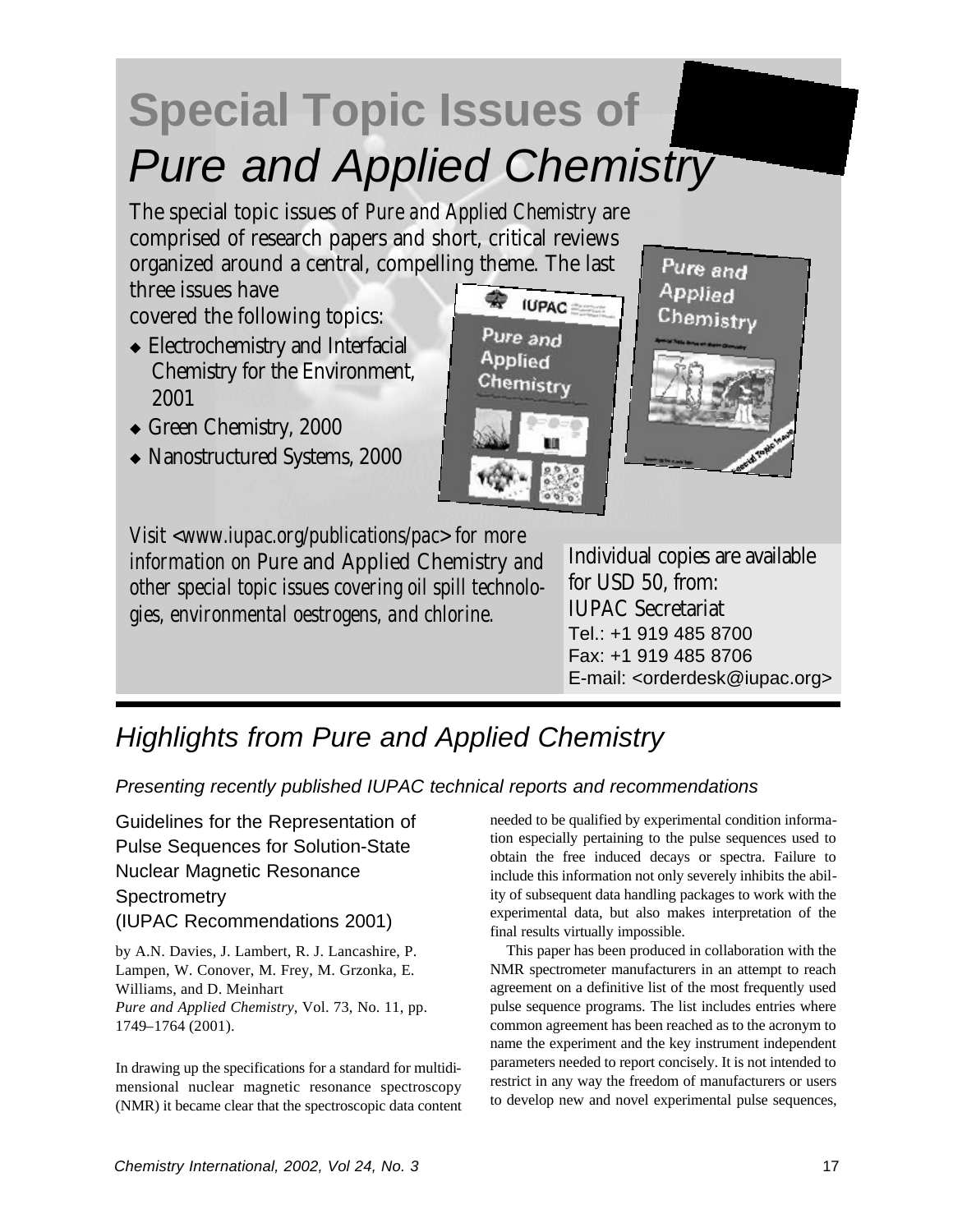but should aid reporting of experimental data where the more common sequences are in use.

www.iupac.org/publications/pac/  $\mathbb{G}$ 2001/7311/7311x1749.html

# JCAMP-DX. A Standard Format for the Exchange of Ion Mobility Spectrometry Data (IUPAC Recommendations 2001)

by J. I. Baumbach, A. N. Davies, P. Lampen, and H. Schmidt *Pure and Applied Chemistry*, Vol. 73, No. 11, pp. 1765–1782 (2001).

The relatively young field of ion mobility spectrometry has now advanced to the stage where the need to reliably exchange the spectroscopic data obtained worldwide by this technique has become extremely urgent. An internationally recognized electronic data exchange format is essential to assist in the validation of the various new spectrometer designs and to assist in intercomparisons between different laboratories' reference data collections.

To make the data exchange between users and system administration possible, it is important to define a file format specially suited to the requirements of ion mobility spectrometry. The format should be computer readable and flexible enough for extensive comments to be included. In this document, we define a data exchange format, agreed on by a working group of the International Society for Ion Mobility Spectrometry at Hilton Head Island, USA (1998), and Buxton, UK (1999).

This definition of the format is based on the IUPAC JCAMP-DX protocols, which were developed for the exchange of infrared spectra and extended to chemical structures, nuclear magnetic resonance data, and mass spectra. This standard of the Joint Committee on Atomic and Molecular Physical Data is of a flexible design. IUPAC has taken over the support and development of these standards and recently introduced an extension to cover year 2000 compatible date strings and good laboratory practice. The aim of this paper is to adapt JCAMP-DX to the special requirements of ion mobility spectra.

www.iupac.org/publications/pac/ ‴ੇ 2001/7311/7311x1765.html

# Molality-Based Primary Standards of Electrolytic Conductivity (IUPAC Technical Report)

by K. W. Pratt, W.F. Koch, Y. C. Wu, and P. A. Berezansky *Pure and Applied Chemistry*, Vol. 73, No. 11, pp. 1783–1793 (2001).

New values of electrolytic conductivity were determined for aqueous KCl solutions with molalities of 0.01, 0.1, and 1.0 mol/kg in the temperature range 0 to 50 °C, at 5 K intervals. Expanded uncertainties,  $2u_c$ , were also calculated in accordance with the presently accepted protocol for the treatment of uncertainty. The new conductivity values are recommended as primary standards of electrolytic conductivity based on molality. They replace the previous values, based on the nonstandard demal scale, which were determined only at 0, 18, and 25 °C. The accuracy of the technique used was evaluated by repeating the determination of the previously recommended demal-based IUPAC standards of electrolytic conductivity and through comparison with other absolute measurements.

## www.iupac.org/publications/pac/ 2001/7311/7311x1783.html

 $\mathbb{C}^2$ 

# NMR Nomenclature. Nuclear Spin Properties and Conventions for Chemical Shifts (IUPAC Recommendations 2001)

by R. K. Harris, E. D. Becker, S. Cabral de Menezes, R. Goodfellow, and P. Granger

*Pure and Applied Chemistry*, Vol. 73, No. 11, pp. 1795–1818 (2001).

A unified scale is recommended for reporting the NMR chemical shifts of all nuclei relative to the <sup>1</sup>H resonance of tetramethylsilane (TMS). The unified scale is designed to provide a precise ratio,  $\boldsymbol{X}$ , of the resonance frequency of a given nuclide to that of the primary reference, the <sup>1</sup>H resonance of TMS in dilute solution (volume fraction,  $\mathbf{j}$  < 1%) in chloroform. Referencing procedures are discussed, including matters of practical application of the unified scale. Special attention is paid to recommended reference samples, and values of *X* for secondary references on the unified scale are listed, many of which are the results of new measurements.

Some earlier recommendations relating to the reporting of chemical shifts are endorsed. The chemical shift, δ, is redefined to avoid previous ambiguities but to leave practical usage unchanged. Relations between the unified scale and recently published recommendations for referencing in aqueous solutions (for specific use in biochemical work) are discussed, as well as the special effects of working in the solid state with magic-angle spinning. In all, nine new recommendations relating to chemical shifts are made.

Standardized nuclear spin data are also presented in tabular form for the stable (and some unstable) isotopes of all elements with nonzero quantum numbers. The information given includes quantum numbers, isotopic abundances, magnetic moments, magnetogyric ratios and receptivities, together with quadrupole moments and line-width factors where appropriate.

> www.iupac.org/publications/pac/ 2001/7311/7311x1795.html

 $\mathbb{C}^1$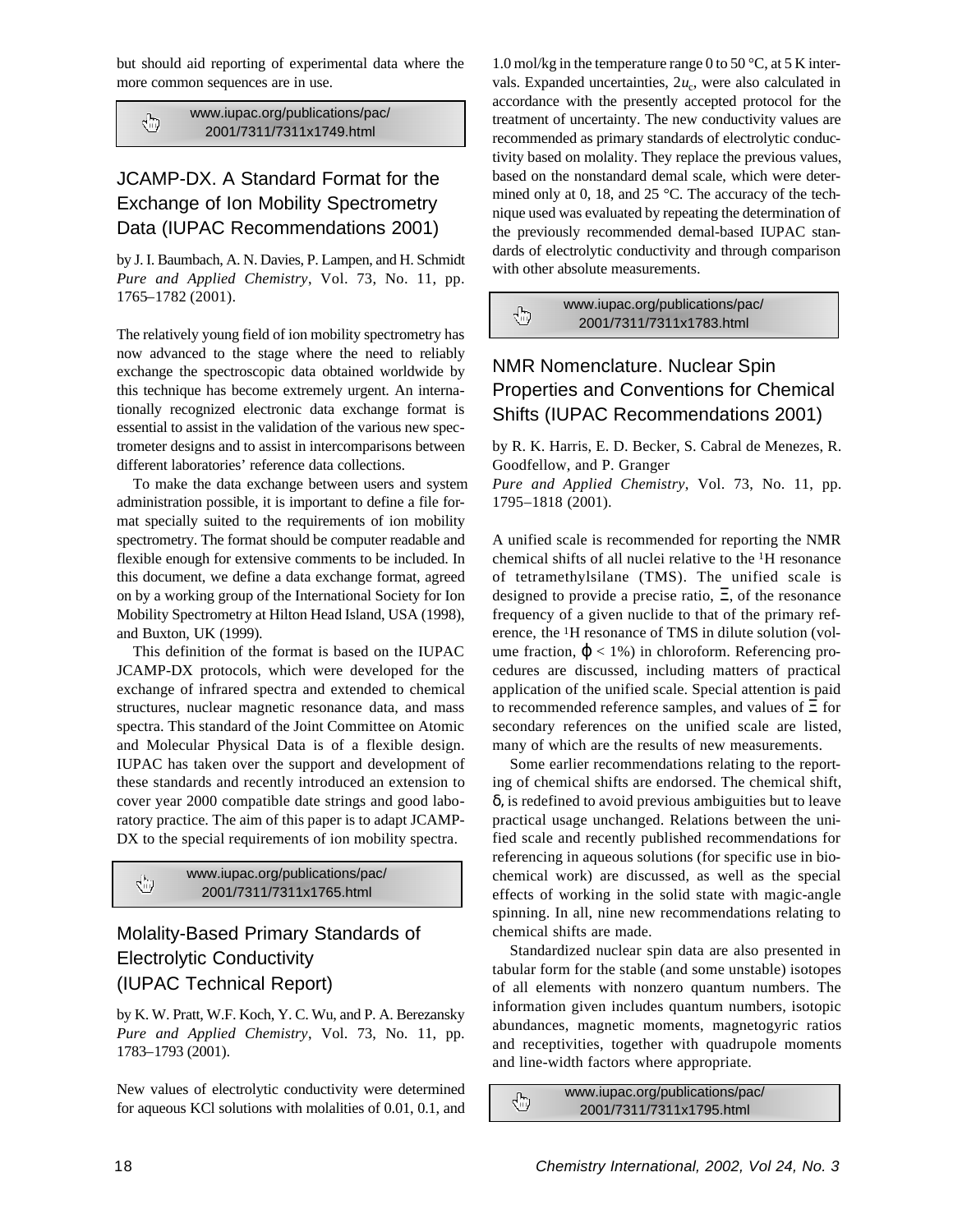# *New Books and Publications*

# Electrochemistry and Interfacial Chemistry for the Environment

*Pure and Applied Chemistry*, Vol. 73, No. 12, 2001.

Modern chemistry has clearly played a key role in the improvement of quality of life around the world. However, these advances come with a price: increased contamination of the environment by substances that can disrupt endogenous biological systems—sometimes severely—and that ultimately impact on humans as well. Accordingly, it is appropriate for the chemical sciences community to actively address development of green chemical processes and environmental remediation. A number of efforts in this direction have been initiated in various IUPAC Divisions.

The Physical and Biophysical Chemistry Division has a long-standing commitment to environmental issues. A recent example was the division's workshop on Electrochemistry and Interfacial Chemistry in Environmental Clean-Up and Green Chemical Processes that was held from 6–7 April 2001 in Coimbra, Portugal. The project, which was organized by Professor Brett, was jointly funded by IUPAC and by the International Council for Science. The workshop brought together specialists in the area of electrochemistry and interfacial chemistry to address approaches to the removal of potential contaminants from industrial wastes in water, soil, and the atmosphere, the use of electrochemistry for the generation of reactants, removal of contaminants and electroanalysis, and the use of colloids, microemulsions, and nanoparticles for remediation. Photocatalysis also figured prominently in discussions. An additional key element in the workshop was a tutorial session, prior to the lectures and poster session, designed to acquaint everyone with basic concepts.

The objective of the project was to increase awareness within the worldwide industrial and academic chemical community of the importance of electrochemistry and surface chemistry in environmental clean-up and in environmentally friendly industrial chemical processes. The negative impact on the environment of industrial chemical processes and other fabrication procedures is well known, and significant efforts have been made to reduce this impact through less-polluting and more energy-efficient processes with appropriate recycling and effluent treatment. Treatment of stored solid or liquid waste and remediation of contaminated land resulting from pollution are other problematic areas which deserve attention. Electrochemistry and interfacial chemistry have an important role to play in all these

areas involving solid and liquid pollutants. There is a need to demonstrate and clarify what can be achieved using presently available technology and to point out future tendencies in technological development.

The workshop was directed toward three types of participants who have particular interest in



the combination of electro- or interfacial chemistry and the environment: specialists of international standing, scientists from developing countries describing the specific problems their countries face, and researchers and students concerned with environmental problems.

The organizing committee of C. M. A. Brett (Chairman), J. F. Rusling, L. Koopal, and J. Gregory arranged a program of invited lectures to reflect the contributions that can be made by electrochemistry and interfacial chemistry to solving and preventing some of the present environmental pollution problems. The workshop comprised 16 invited lectures and 40 poster contributions, with 77 participants from 18 countries. The workshop format allowed ample time for fruitful discussion of the advantages and limitations of the electrochemical and interfacial chemistry approaches at the small-scale level up to large-scale facilities.

This Special Topic Issue of *Pure and Applied Chemistry* on "Electrochemistry and Interfacial Chemistry for the Environment" was derived from the workshop. Workshop participants were asked to submit articles for the issue based on their presentations. The articles reflect well the panorama of subjects covered in the workshop, including fundamentals and the importance of current and new applications of electrochemistry and interfacial electrochemistry to environmental clean-up and green chemical processes. Topics covered include electrochemical reactors, electrosynthesis, electrochemical sensors, corrosion, photoelectrochemical degradation of pollutants, colloids for waste treatment, and industrial applications. The issue emphasizes the challenge of dealing with environmental pollution and clean-up, consistent with the needs and resources of various countries around the world, while suggesting some possible solutions.

*With a foreword by G. W. Wilson, and a preface by C. Brett, this issue was coordinated by the IUPAC Special*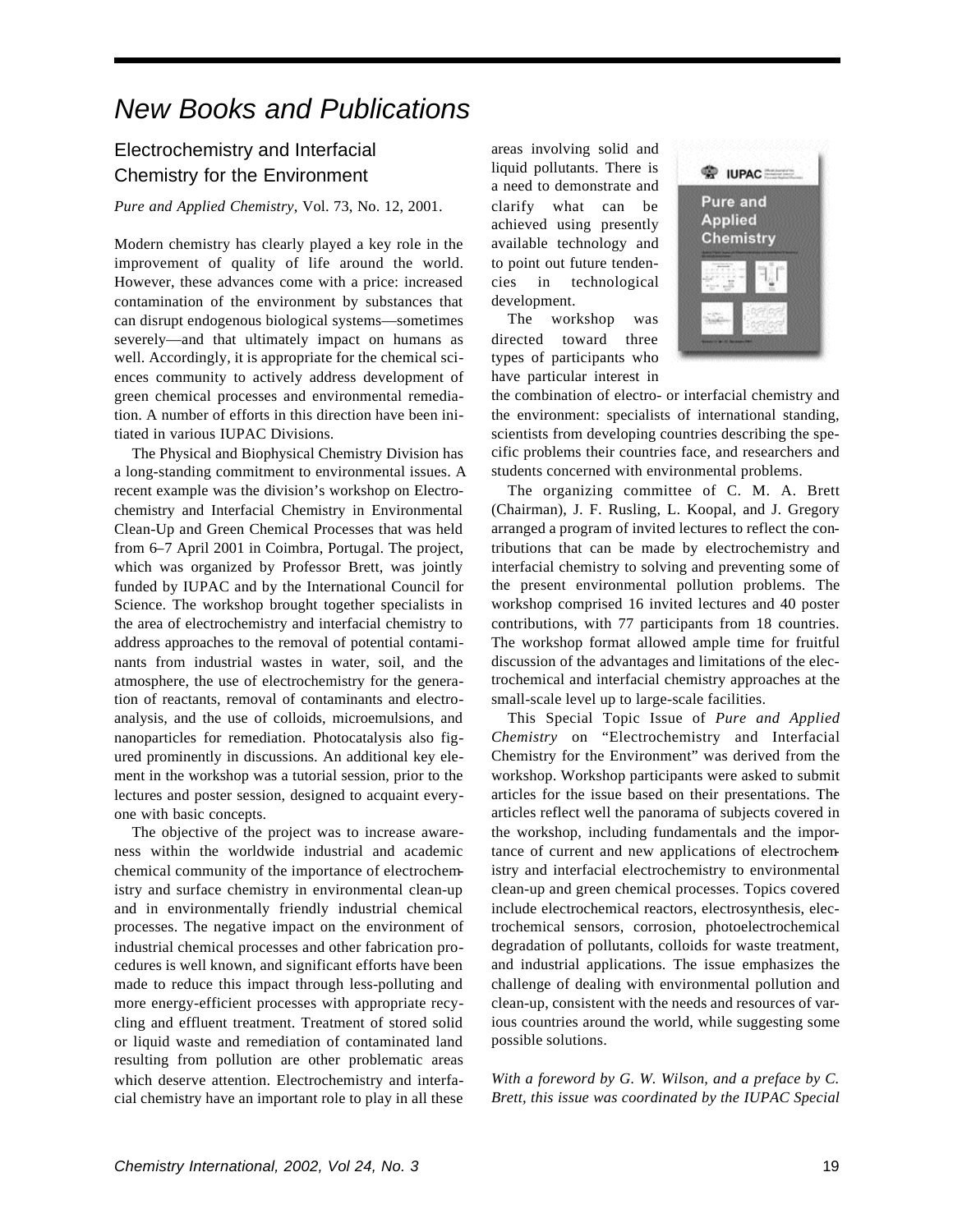*Topics editor, Professor James R. Bull. For more information on the special topics project, go to <http://www.iupac.org/ publications/ci/2000/july/special\_topics\_project.html>.*

www.iupac.org/publications/pac/2001/ र्जे 7312/index.html

# Handbook of Pharmaceutical Salts: Properties, Selection, and Use

P. H. Stahl and G. Wermuth (editors) Verlag Helvetica Chimica Acta, Zürich, 2002. (ISBN 3-906390-26-8)

Because an estimated half of all drug molecules used in medicine are administered as salts, the selection of a suitable salt for a drug candidate is recognized as an essential step in the preclinical phase of drug development. Surprisingly, however, the scientific literature on this topic is rather limited and scattered throughout numerous journals and patents. The majority of medicinal chemists in the pharmaceutical industry whose primary focus is the design and synthesis of novel compounds as future drugs are organic chemists for whom salt formation is often a marginal activity restricted to the short-term objective of obtaining crystalline material. Because a comprehensive resource that addresses the preparation, selection, and use of pharmaceutically active salts has not been available, these scientists may forego the opportunities for increased efficacy and improved drug delivery provided by selection of an optimal salt.

To fill this gap in the pharmaceutical bibliography, an international team of 17 authors from academia and pharmaceutical industry contribute to this volume and present the necessary theoretical foundations as well as a wealth of detailed practical experience in the choice of pharmaceutically active salts. Altogether, the contributions in this book reflect the multidisciplinary nature of the science involved in selection of suitable salt forms for new drug products. The editors have taken care to address every conceivable aspect of the preparation of pharmaceutical salts.

This book is destined to be an essential reference for students of medicinal and pharmaceutical chemistry, and an indispensable handbook for research-and-development chemists, analytical chemists, biologists, development pharmacists, regulatory and patent specialists, and medicinal scientists engaged in preclinical development of drugs. This comprehensive up-to-date guide will be an instructive companion for all scientists involved in research and development of drugs and, in particular, of pharmaceutical dosage forms.

This reference is the result of an IUPAC project chaired by Prof. Camille G. Wermuth, the former presi-



dent of IUPAC's Chemistry and Human Health Division.

www.iupac.org/publications/books/author/ <u>رس</u> wermuth02.html

Green Chemistry—the Japanese translation of the special topic issue of *Pure and Applied Chemistry* (Vol. 72, No. 7, 2000)

Translation coordinated by Junshi Miyamoto (2001). (ISBN 4-7598-0734-9)

The original publication and its translation are to promote and disseminate awareness of environmentally compatible synthetic pathways (green chemistry) throughout the academic and industrial scientific research community. In 1999 an IUPAC project was initiated to publish a Symposium-in-Print on Green Chemistry, and to compile a collection of expert reviews on aspects of the topic, underpinned by an introductory account of the evolution

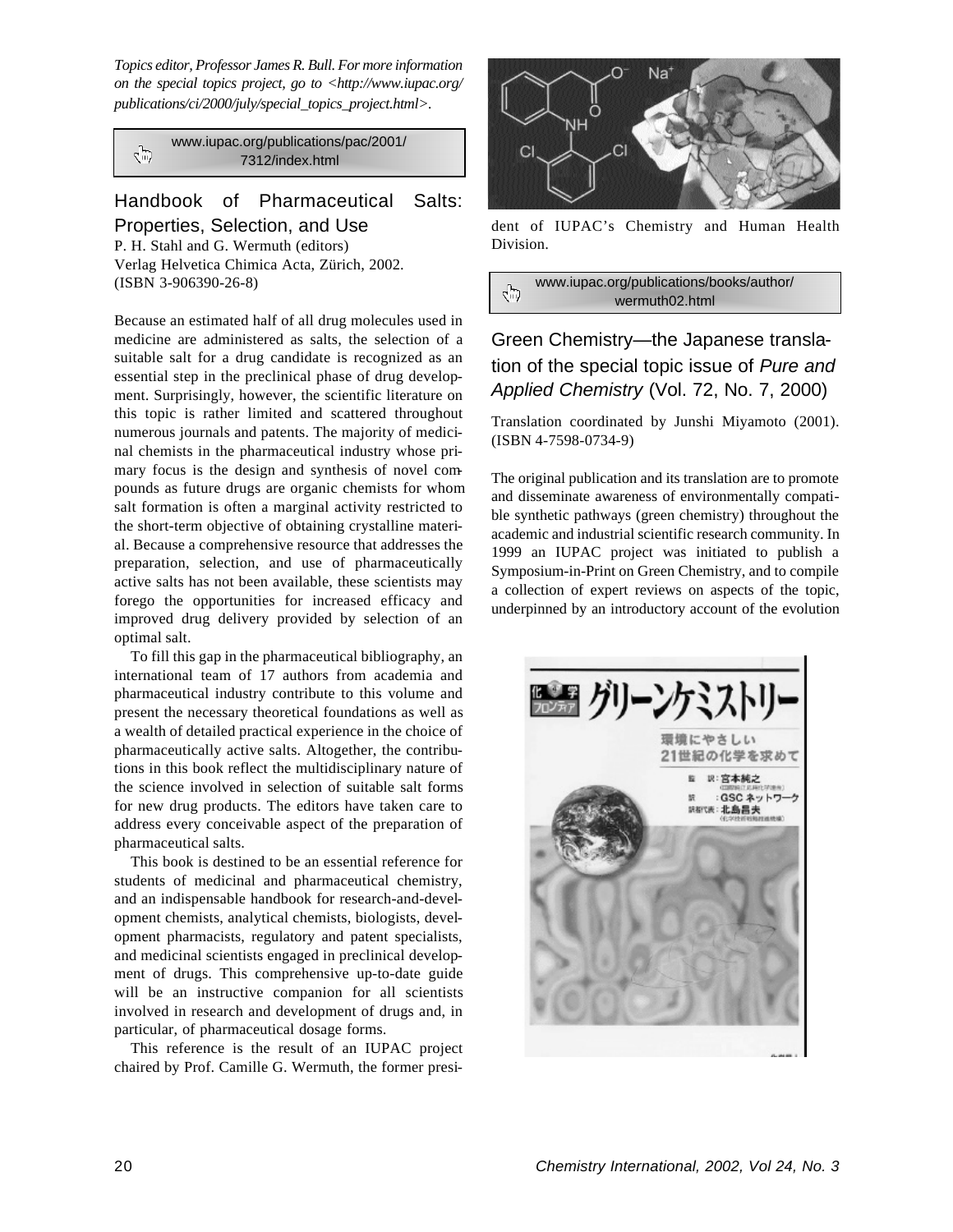of the project, its rationale, and its interfaces with complementary initiatives and organisations.

This volume represents the culmination of that undertaking. The introductory overview gives a detailed account of the role and interest of IUPAC in promoting this initiative and provides an account of the historical emergence of the concept. This is followed by a synoptic preamble, in which the content and purpose of individual reviews in the issue are summarized. The Symposium-in-Print captures the current status of the discipline and projects the boundless opportunities and challenges confronting contemporary organic synthesis and its practice in a changing world, increasingly sensitized to the finite bounds of natural resources and the vulnerability of the biosphere. The issue offers evidence that current problems are being addressed and can be solved, and engenders expectations that future problems can be anticipated and prevented.

www.iupac.org/publications/pac/2000/ 7207/japanese\_title.html  $\mathbb{C}^1$ www.iupac.org/publications/pac/2000/ 7207/index.html

# Polymer Characterization and Materials **Science**

R. D. Sanderson and H. Pasch *Macromolecular Symposia*, Vol. 178. Wiley-VCH, 2002, pp. 1–181. (ISBN 3-527-30468-1)

This volume contains selected papers presented at the UNESCO School and IUPAC Conference on Macromolecules and Materials Science, held in Stellenbosh, South Africa, in April 2001. World authorities in various fields of macromolecular science were invited to give tutorials at the UNESCO School and informative plenaries at the conference. The exposure to new ideas and advanced concepts in macromolecular science is of great importance for South African students and senior staff alike. It is particularly valuable that with the support of UNESCO, generous concessions can be made for attendees from disadvantaged communities and from countries with emerging technologies.

The 4<sup>th</sup> UNESCO School and IUPAC Conference focused on polymer characterization, new polymer architectures and nanomaterials. Abridged versions of a number of papers are compiled to create the present volume of *Macromolecular Symposia*. The content of the papers is also available in the Virtual Teaching Encyclopaedia which contains papers from previous UNESCO conferences as well <www.sun.ac.za/unesco/unesco.htm>.

www.iupac.org/publications/macro/2002/ ੱਹ 178\_preface.html

# Non-Metals in Liquid Alkali Metals

Hans Ulrich Borgstedt and Cezary Guminski IUPAC-NIST Solubility Data Series. 75. *Journal of Physical and Chemical Reference Data*, Vol. 30, No. 4, pp. 835–1158, 2001.

All available solubility data of nonmetallic elements and some of their compounds in the five liquid alkali metal solvents (Li, Na, K, Rb, and Cs) are collected and compiled. Original publications with reliable data and information on the methods used to generate them are reported in individual compilations. When numerical data are not given in a publication, the data are often read out from figures and converted into numerical data by the compilers. The precision of this procedure is indicated in the compilations under estimated error. Evaluated solubility data are tabulated at the end of the critical evaluations: if there is agreement of at least two independent studies within the experimental error, the solubility values are assigned to the "recommended" category. Values are assigned as "tentative" if only one reliable result was reported, or if the mean value of two or more reliable studies was outside the error limits. In the tabulation, three, two, or one significant figures are assigned for respective precisions that are better than  $\pm 1\%$  and  $\pm 10\%$  and worse than  $\pm 10\%$ . If necessary, the solubilities are recalculated into mol %.

The completeness of this investigation of the literature has been confirmed and extended by studying several reviews dealing with the solution chemistry of substances in the alkali metals. Solubility data are sometimes measured under parameters, which are not standard conditions of such measurements. Frequently measurements are performed under constrained pressure. The solubility of noble gases or other gases, which do not form compounds with the alkali metals, depends on the gas pressures. This dependency is documented in the data sheets.

| रोज़ | www.iupac.org/publications/sds/                 |
|------|-------------------------------------------------|
|      | 2001/75 abstract.html                           |
|      | www.iupac.org/projects/2001/2001-034-1-500.html |

# Heat Capacity of Liquids: Critical Review and Recommended Values

Milan Zábranský, Vlastimil Ruzicka, Jr., and Eugene S. Domalski

*Journal of Physical and Chemical Reference Data*, 30, No. 5, pp. 1199–1689, 2001.

A study was carried out in which new experimental data on heat capacities of pure liquid organic and some inorganic compounds were compiled and critically evaluated. The study also provided recommended values. Compounds included in the compilation have a melting point below 573 K. The bulk of the compiled data cover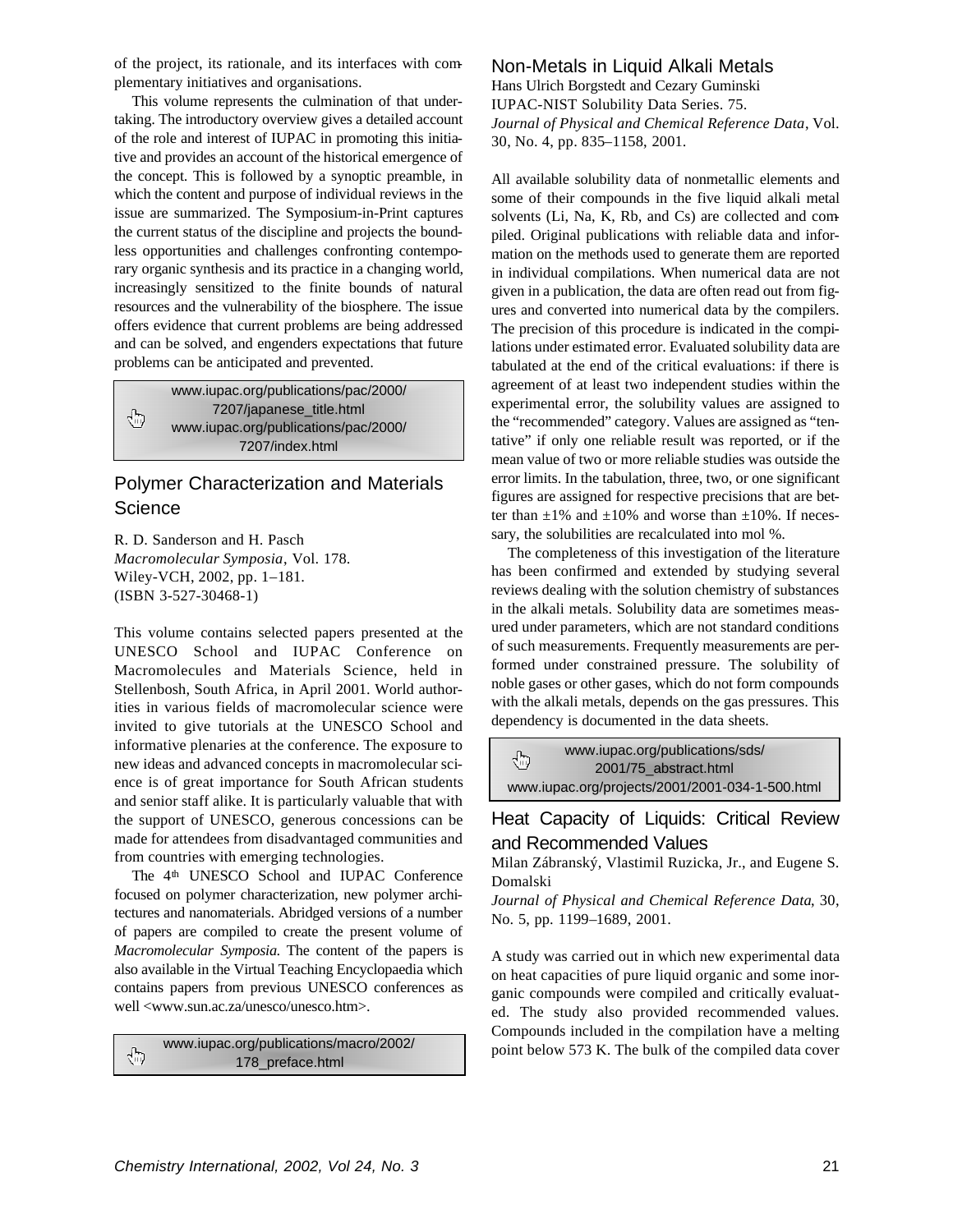studies published in the primary literature between 1993 and 1999, with some data from 2000. However, some data from older sources were also included. The data were taken from almost 1030 literature references. Parameters of correlating equations for temperature dependence of heat capacities of liquids were developed. This paper is an update of a two-volume monograph entitled *Heat Capacity of Liquids: Critical Review and Recommended Values* (96ZAB/RUZ) that was published in 1996 in the *Journal of Physical and Chemical Reference Data* as Monograph No. 6 and was the product of IUPAC Project No. 121/11/87.

www.iupac.org/projects/2000/2000-031-1-100.html

# Pesticide Formulation and Application Systems: A New Century For Agricultural Formulations

Jane C. Mueninghoff, Alan K. Viets, and Roger A. Downer (editors) American Society for Testing and Materials, 2001. (ISBN 0-8031-2891-6)

*Pesticide Formulation and Application Systems, Twenty-First Volume* contains 21 selected papers presented at the Pesticide and Application Systems Symposium, which was held 24–26 October 2000 in Orlando, Florida, USA. The symposium, sponsored by

# *Reports from Conferences*

# Advanced Materials

#### *by Joshua Jortner*

The IUPAC Conference on New Directions in Chemistry, Workshop on Nanostructured Advanced Materials (IUPAC–WAM II), which was held in Jakkur, Bangalore, India, from February 13–16, 2002, constituted a remarkable scientific accomplishment. The conference's high-quality lectures—on recent developments in the broad, interdisciplinary research field of nanostructured materials—merged the latest scientific results and potential technological applications.

WAM II fulfilled one of the core objectives of IUPAC: to identify significant, emerging research fields involving cutting-edge technologies. The conference focused on quantum structures (i.e., nanoparticles and nanocrystals of metals and of semiconductors, nanostructures, nanowires, and nanobiological systems), assemblies of nanostructures (e.g., nanoparticles and nanowires), and the use of biological systems (e.g., DNA) as templates for the ASTM E 35.22 subcommittee, had the theme "A New Century for Agricultural Formulations."

The papers published in this volume cover recent work on the main aspects of formulation science and technology, including product development, formulation ingredients, regulatory issues, application technology, and biological efficacy. The papers and the extensive reference citations are evidence of how successful efforts have been in recent years to provide formulators with up-to-date information necessary for them to perform their jobs.

As one turns the pages from topic to topic one is again made aware of the important role that surface-active agents play in all phases of agricultural formulations. Study after study provides data showing that the development of new formulations, the ease of processing, the final product quality and stability, the application characteristics, and the efficacy of the product are critically impacted by the choice of surfactant.

Formulation work is often focused on optimizing specific commercial goals, and thus such work often must be narrowly focused. However, this volume provides broad and valuable guidance for workers in this field, who must know how to fit together the active ingredient, the adjuvants such as surfactants, and the product quality criteria in order to arrive at a successful agricultural formulation.

*Reviewed by Claude Corty, former manager of Formulation and Application Technology Research and Development in the Agricultural Products Department at DuPont.*

www.astm.org

 $\overline{\mathbb{C}}$ 

metallic or semiconducting nanostructures. The conceptual framework for dynamics, response, and transport in nanostructures was provided by the theoretical and computational studies that were presented.

The program's 20 plenary lectures were delivered by international scientific leaders in the fields of chemistry, material science, biophysics, and physics. Most of the 10 invited lectures were delivered by young Indian scientists, thereby providing them the opportunity to present their impressive scientific work before an international audience. In addition to the plenary and invited lecturers, about 50 additional scientists, mostly from India, but also from the USA, UK, and Slovenia, participated in WAM II.

The impressive visibility of IUPAC during WAM II provided a clear message that the Union is broadening the scope of its international activities beyond nomenclature. As an important core activity of IUPAC, the conference:

- Promotes high-quality, international scientifictechnological activities and communication.
- Contributes recommendation for future technologies based on the chemical sciences.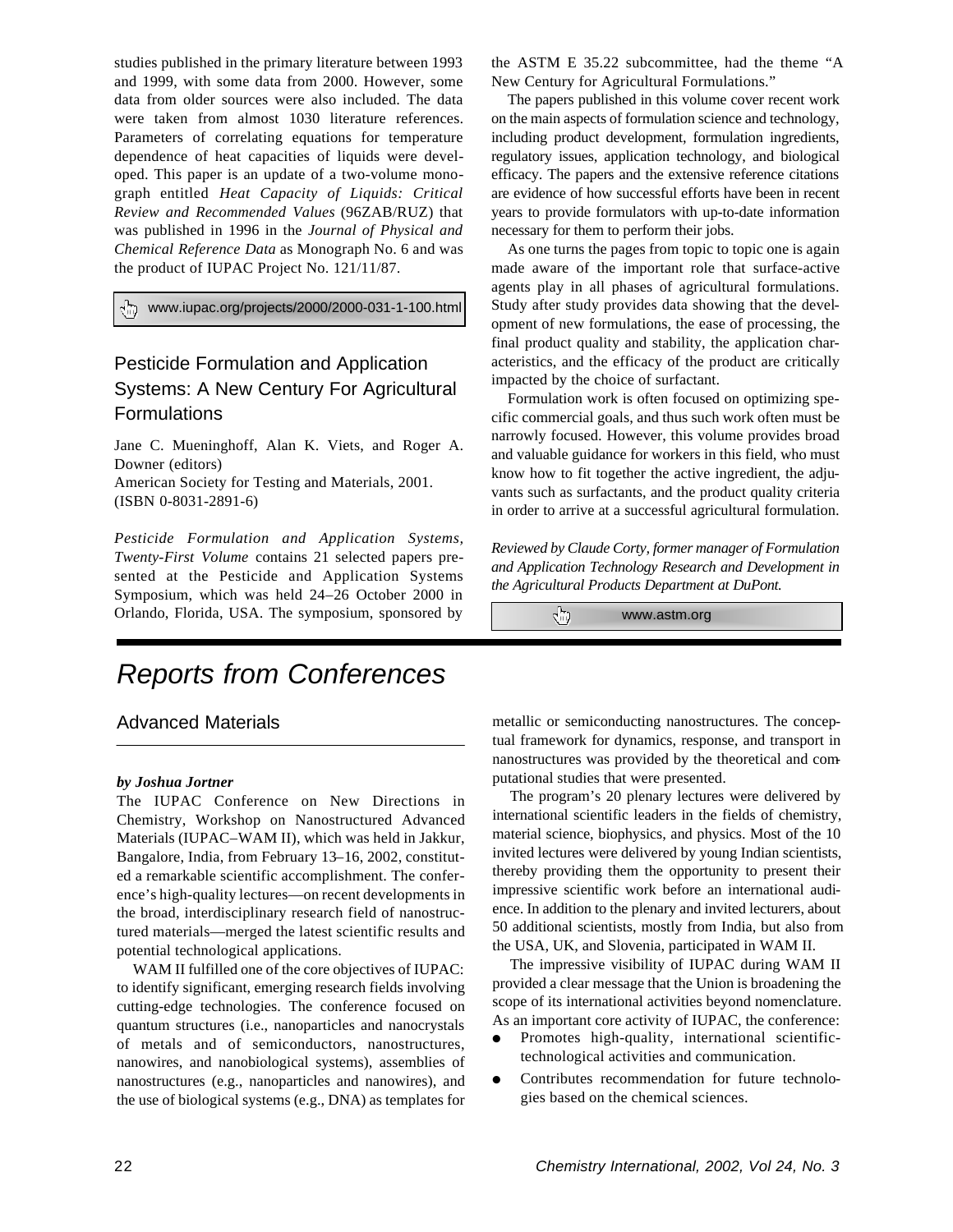

Attendees of the IUPAC-WAM II Conference. First Row (from left): Uzi Landman, M. A. El-Sayed. J. Jortner, C. N. R. Rao, M. P. Pileni, S. T. Lee, I. Willner. Second Row (from left): P. Gai, A. K. Raychaudhuri, S. Komerneni, A. K. Sood, M. Sanya, G. U. Kulkarni (Convener).

- <sup>l</sup> Encourages young scientists to pursue frontline chemical science research.
- Provides excellent visibility for IUPAC.

Aside from providing high-quality scientific and technological information exchange, WAM II enabled a successful and significant pedagogical activity for young scientists. It was very important for the young generation of Indian scientists (in this case) to be able to interact extensively with the leadership in the field.

The Organizing Committee recommends the continuation of the IUPAC Conference on New Directions in Chemistry and the continuation of WAM programs on a biannual basis. The area of Advanced Materials is perfect for this activity.

Deep gratitude is due to Professor C. N. R. Rao for his outstanding scientific leadership, while serving as the president of WAM II. Thanks and appreciation also are due to the local Organizing Committee, and in particular the chairman Prof. G.U Kulkarni, for coordinating the local arrangements. The International Organizing Committee consisted of John Corish, Mostafa El-Sayed, C. N. R. Rao, and myself.

Selected presentations of WAM II will be published as a special issue of *Pure and Applied Chemistry*. This volume will be significant for the scientific world and for technology.

*Joshua Jortner, IUPAC past president, is a professor at Tel Aviv University.*

> $\mathbb{C}$ www.jncasr.ac.in/wam

# Solution Chemistry

#### *by J. Barthel*

The 27th International Conference on Solution Chemistry (ICSC), held under the auspices of IUPAC, took place from 26–31 August 2001 in Vaals, Netherlands, near the city of Aachen, Germany. Fifteen invited speakers (six plenary lectures and nine section lectures) reported on advances in solution chemistry, covering the following topics:

- Molecular liquids
- Non-electrolyte solutions
- $\bullet$  Electrolyte solutions
- <sup>l</sup> Ionic liquids and molten salts
- Colloids in liquids

There were an additional 55 oral presentations and 44 poster presentations. The meeting was attended by 110 participants and 40 accompanying persons from 24 countries. The lectures and posters were of high scientific quality, representing both progress of theory and reliable experimental work.

Accommodation of all participants in and nearby the conference hotel, which was surrounded by a beautiful landscape, allowed for individual and group discussions and a late-evening visit of the poster exhibition. The conference's social program included a welcome party, a common excursion to Maastricht, and an evening performance by a magician.

The chairman and convenor of the ICSC meetings Bernard Gill of Leeds, resigned from his duties after 20 years of service in this position. The participants sincerely thanked him for his efficient work. I. Persson of Uppsala, Sweden, was elected as his successor. The ICSC community is very thankful to the organizers of the  $27<sup>th</sup> ICSC$  for the efficient and successful meeting. The meeting was organized by M. Zeidler, J. Richter, W. Stahl, and A. Doelle.

The conference series will continue in 2003 at Debrecen, Hungary and in 2005 at Ljubljana, Slovenia.

Plenary lectures are published in the November 2001 issue of *Pure and Apllied Chemistry*, and for which B. Gill acted as conference editor.

*J. Barthel is a professor at Universität Regensburg, Germany.*

www.iupac.org/publications/pac/2001/7311 (;;;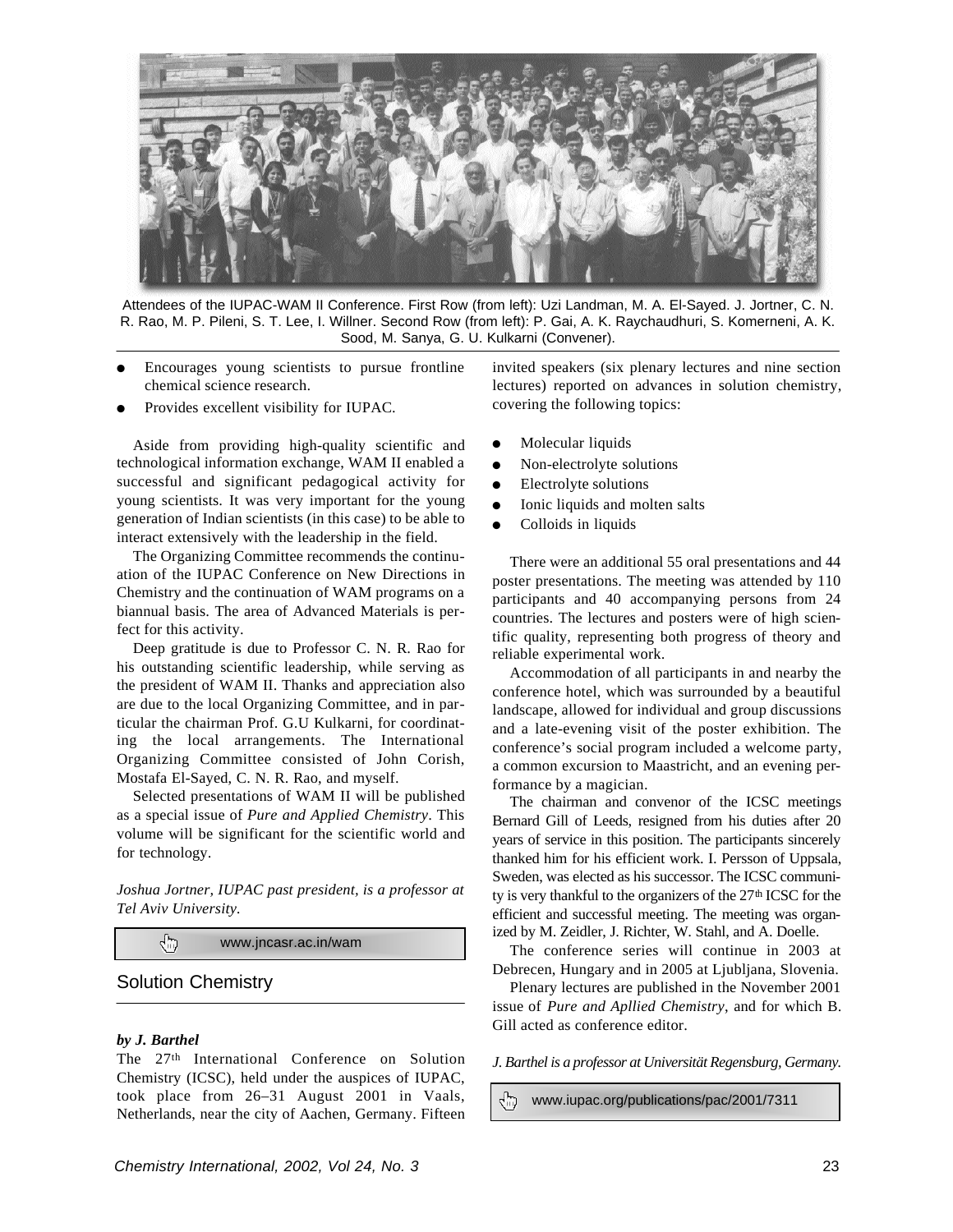# *by Irina Beletskaya*

The idea to organize the IUPAC Symposium on Organometallic Chemistry Directed Towards Organic Synthesis (OMCOS) was expressed by the organic division of IUPAC 20 years ago, and ever since, the biennial conference has attracted an enormous number of chemists in the field of organic synthesis and organometallic compounds. The 11<sup>th</sup> OMCOS was held in Taipei, Taiwan in June 2001. Fears that the remoteness of Taiwan from many scientific centers would result in lowering of the number of participants fortunately did not come true as more than 800 participants from 32 countries attended. The conference attracted not only eminent scientists from all over the world, but also their young colleagues. Much credit is due to the organizing committee and its chairman Professor T. Y. Luh for managing to engage a large number of sponsors, making the registration fee for the young scientists merely nominal.

Five plenary lectures, 19 invited lectures, and a large number of short reports were delivered at the conference. Over 300 posters were exhibited as well. The lectures, short oral presentations, and posters reflected enormous progress in this field and demonstrated the extraordinary potential of transition metal catalysis in organic synthesis to lead to the creation of new drugs and new materials, the synthesis of complex molecules, and the discovery of new chemical reactions.

The conference was opened with a lecture by Professor F. A. Cotton, which was dedicated to the 50th anniversary of the discovery of ferrocene. The story of this discovery, which has changed the face of organometallic chemistry, as told by one of its authors was certainly an unforgettable episode. Another eminent organometallic chemist, Professor A. Yamamoto, talked about the discovery of the oxidative addition reactions before discussing the most important task of modern chemistry—transforming it into "green chemistry."

The Springer award for young scientists (under age 40) was presented at the conference to Professor G. Fu of the Massachusetts Institute of Technology, USA, for his outstanding contribution to this field of chemistry. In accepting the honor, Fu gave a brilliant "award lecture."

The conference was held at the Grand Hotel, a unique construction in an oriental style that dominates the Taipei cityscape and provides excellent conference facilities. The conference was very well organized so that everything progressed in a highly efficient and orderly manner, and the atmosphere, as usual at OMCOS, was exceptionally friendly.

A selection from the plenary and invited lectures is published in the Janaury 2002 issue of *Pure and Applied Chemistry*, for which the Conference Chairman, Tien-Yau Luh, acted as editor.

*Irina Beletskaya is a professor at Moscow State University, Moscow, Russia. She is also a representative of IUPAC and was president, Organic Chemistry Division from 1989*–*1991.*

रोज़ www.iupac.org/publications/pac/2002/7401

# *Conference Announcements designates IUPAC sponsorship*

35th International Conference on Coordination Chemistry (35-ICCC) 21–26 July 2002, Heidelberg, Germany

The aim of this conference will be to provide an international forum for high-level discussions of all aspects of coordination chemistry and to give a representative overview of the state of the art in this field. Young chemists are particularly encouraged to participate and they will find answers to questions that stimulate their continued research. Six subsections will focus on frontier topics of coordination chemistry, including recent results of outstanding significance that impact our daily life, such as development of new drugs, catalysts for modern plastics, functional nanomaterials, and structure of the photosystems of plants. The meeting will help scientists to identify important applications of coordination compounds and may promote technology transfer. It will bring together not only coordination chemists but also scientists with academic (biology, medicine, physics) or industrial background to share scientific knowledge in an



 $\mathbb{C}^1$ 

interdisciplinary atmosphere. This will generate significant impact regarding international future research in coordination chemistry on an international level.

**Contact: Birgit Bauer, Anorganisch-Chemisches Institut, Universität Heidelberg, Im Neuenheimer Feld 270, Universität Heidelberg, D-69120 Heidelberg, Germany. Tel.: +49 (0) 6221 548388 Fax: +49 (0) 6221 548389 E-mail: iccc35@urz.uni-hd.de**

http://www.iccc35.de

# The Second Pan-European Younger Chemists' Conference 30 September–2 October 2002, Heidelberg, Germany

A meeting of Younger European Chemists (up to age 35) will be held 30 September-2 October 2002 in Heidelberg,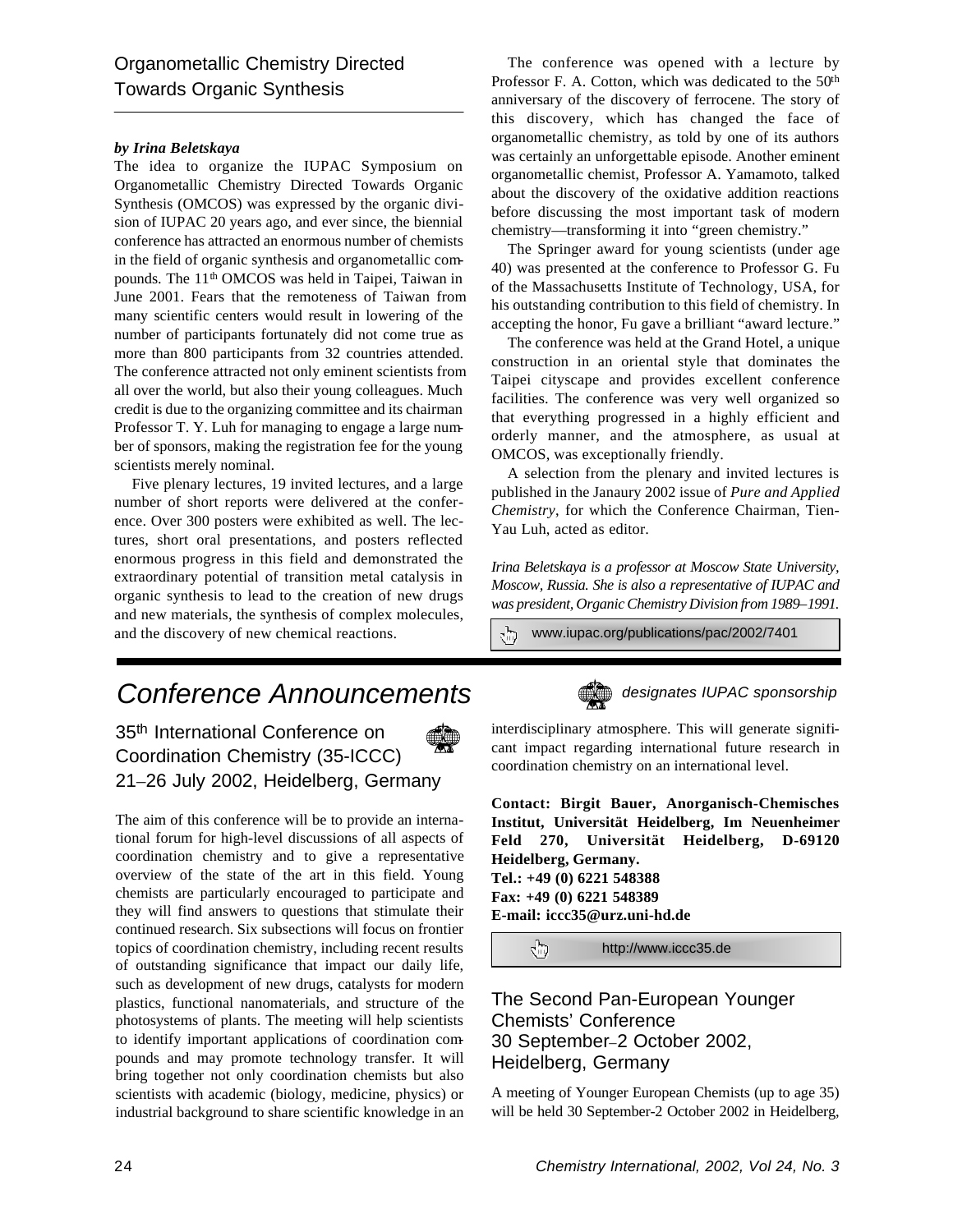Germany. This is an event of the High-Level Scientific Conference Programme of the European Commission. It is the second in what will hopefully become an annual series. The first meeting took place in London in July 2001.

Chemistry will be interpreted broadly for the meeting—not only chemical science of all sorts but also some chemical engineering and technology. A principal aim is to bring European younger chemists working in research and R&D of all types together not only from EC countries but also from other European countries, thus encouraging greater interaction, networking, novel collaborations, and increased European harmony.

The core aspects of the conference are posters and talks by Europe's younger chemists. Keynote speakers include Harry Kroto, Jean-Marie Lehn, and the top research director of BASF. The Europa Medal and £500 Prize for Chemistry will be awarded at the conference. There will be an afternoon visit to BASF in Ludwigshafen as well.

The conference is being sponsored by Younger Chemists' Committee of the Heidelberg Branch of the German Chemical Society; BASF Ludwigshafen, Germany; and the Royal Society of Chemistry, United Kingdom.

**Contact: Dr. Eric Wharton, SET for Europe, Place Cottage, 1 The Green, Chilton, Didcot, OXON OX11OSD, United Kingdom Tel.: +44 (0) 1235 832335 Fax: +44 (0) 1235 820686 E-mail: info@heidelberg-2002.de or ericw@setforeurope.org**

www.heidelberg-2002.de $\mathbb{C}$ 

10<sup>th</sup> International Symposium on Macromolecule Metal Complexes (MMC-X) 20–24 May 2003, Moscow, Russia

This symposium, held every two years, provides an international forum for presentation and discussion about the most recent progress and future trends in the rapidly expending interdisciplinary field of macromolecular metal complexes. The main goal of the meeting is to bring together scientists and technologists (polymer chemists, coordination chemists, biochemists, catalytic chemists etc.), covering the various research topics of the symposium, to intensity the dialogue between young scientists, academia and industries, to encourage the newcomers to the field and to give new motivations for future developments.

New insight have been developed in the role of the macromolecule on material properties such as catalysis, electron transfer, non-linear optic, and in the other wide ranging technologies including secondary battery, photoenergy conversion, fuel cells, sensors, toxic material recovery, medical devices.

The scientific program will cover the following areas:

- <sup>l</sup> Fundamental Aspects of Macromolecular Metal Complexes (Synthesis, Structure, Properties)
- Electron and Photonic Transfer
- Catalysis and Separation Processes
- Supramolecules, Dendrimers, Molecular Recognition
- Metal Ion Conductive Polymers
- <sup>l</sup> Environmental Application of MMC

Approximately 200 scientists from all over the world are expected to attend the Symposium.

**Contact: Prof. Valerii V. Lunin, Department of Chemistry, Moscow State University, Leninskie Gory, Moscow, 119899, Russia. Tel.: +7 095-939-53-77 Fax: +7-095-932 8846 E-mail: kar@petrol.chem.msu.ru**

www to be announced

# Plutonium Futures—The Science 2003 6–10 July 2003, Albuquerque, New Mexico, USA

This conference, third in a series organized by the Los Alamos National Laboratory, will provide an international forum for presentation and discussion of current research on plutonium and other actinide elements. A number of issues surrounding plutonium and the actinides deserve and receive significant international attention, including the safe storage and long-term management of weapons materials and the management of large inventories of actinides from nuclear power generation. The conference will provide opportunities to examine present knowledge of the chemical and physical properties of plutonium and other actinides in complex media and materials and to discuss the current and emerging science (chemistry, physics, materials science, nuclear science, and environmental effects) of plutonium and actinides relevant to enhancing global nuclear security.

The scientific program will consist of invited plenary and keynote lectures followed by presentations of invited and contributed papers. The plenary sessions will include participation by policy makers as well as scientific leaders. Scientists, engineers, and students from throughout the world are encouraged to participate and make technical contributions. Anticipated conference technical sessions will cover: materials science; nuclear fuels; condensed matter physics; actinides in the environment; separations, detection, and analysis; processing; storage, disposal, and waste; and novel plutonium/actinide compounds and complexes.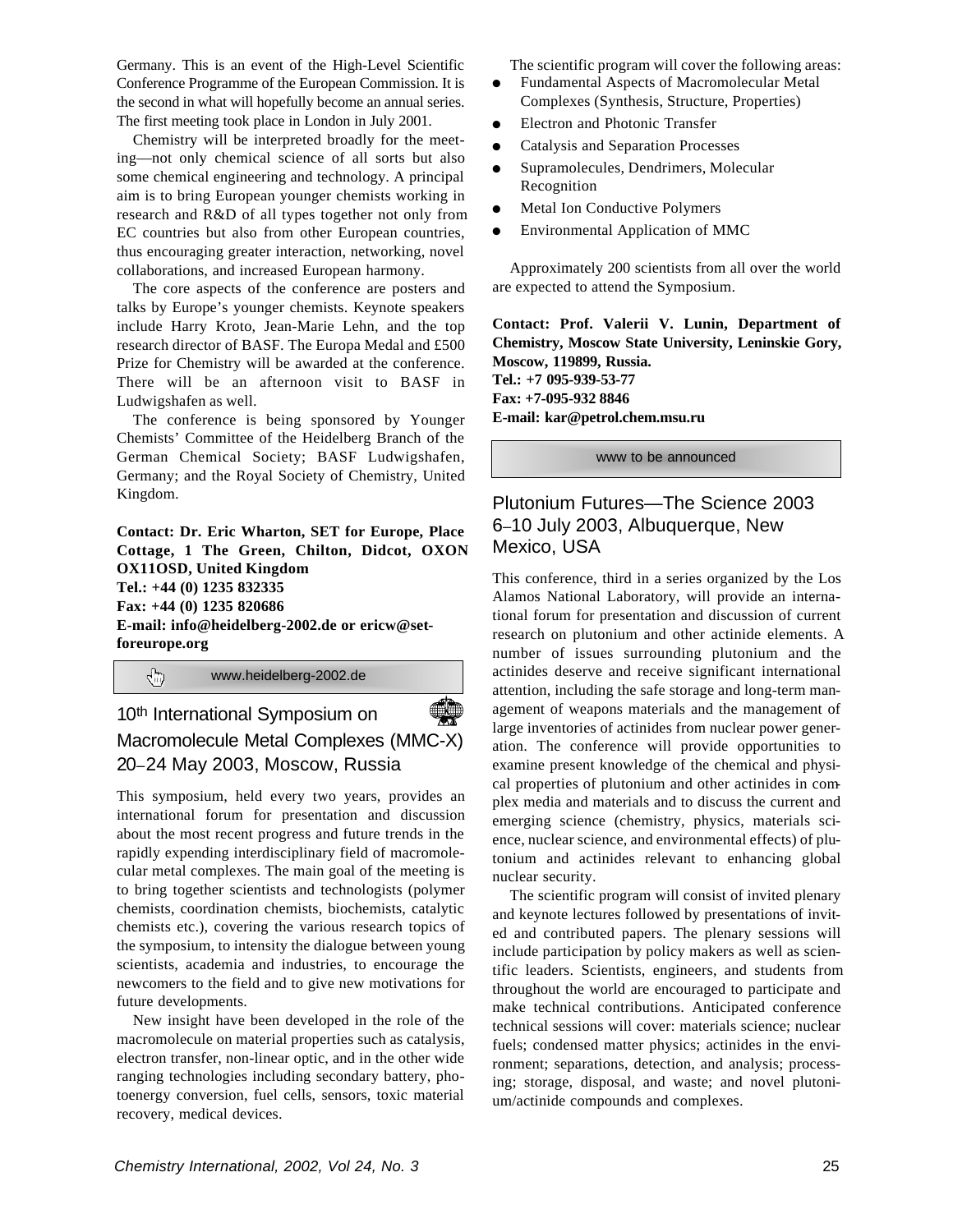Participation by young scientists is encouraged. The registration fee will be waived for all students and postdoctoral fellows. In addition, financial assistance for travel expenses is available for students and postdoctoral fellows who present papers. See the conference web site. There will be a half-day introductory tutorial session on actinide science for students and non-specialists on Sunday afternoon before the start of the conference.

**Contact: Plutonium Futures—The Science, Los Alamos National Laboratory, Nuclear Materials Technology Division, P.O. Box 1663, MS E500, Los Alamos, NM, USA 87545 Tel.: +1 505 667-7753 Fax: +1 505 667 6569 E-mail: puconf2003@lanl.gov**

> ্ট www.lanl.gov/pu2003

*Conference Announcements in Brief*

# **Pharmacognosy**

27–31 July 2002

43rd Annual Meeting of the American Society of Pharmacognosy and 3rd Monroe Wall Symposium, New Brunswick, New Jersey, USA. *Dr. Ramesh C. Pandey, General-Chair, Xechem*

*International, Inc., 100 Jersey Avenue, B-310, New Brunswick, NJ, 08901 USA Tel.: +1 732 247 3300 Fax: +1 732 247 4090 E-mail: rcp2002asp@hotmail.com* <www.phcog.org>

## **Electroseparation**

1–4 September 2002 13th International Symposium on Capillary Electroseparation Techniques (ITP 2002), Helsinki, Finland. *Prof. Marja-Liisa Riekkola Tel.: + 358 9 191 50252 Fax: + 358 9 191 50253 E-mail: ITP-2002@helsinki.fi*  $<$ itp2002.chem.tue.nl>

#### **Solar Energy and Photochemistry**

23–28 February 2003 The 7th International Conference on Solar Energy and Applied Photochemistry [SOLAR '03] and the 4th International Training Workshop on Environmental Photochemistry, [ENPHO '03], Luxor, Egypt. *Professor M.S.A. Abdel-Mottaleb Tel.: 002012 216 9584 (cellular) Fax: 00201 634 7683 or 00202 484 5941 E-mail: solar@photoenergy.org, solar@link.net* <www.photoenergy.org>

# *Calendar of IUPAC Sponsored Conferences*

Visit www.iupac.org for complete information and further links



NEW *designates a new conference since the last issue*

# **p-Electron Systems**

30 May–4 June 2002 5th International Symposium on Functional **p**–Electron Systems  $(F\pi 5)$ , Ulm/Neu-Ulm, Germany. *Prof. Dr. Peter Bäuerle, Abteilung Organische Chemie II, Universität Ulm, Albert-Einstein-Allee 11, 89081 Ulm, Germany Tel.: +49 731 502 2850 Fax: +49 731 502 2840 E-mail: peter.baeuerle@chemie.uni-ulm.de*

2002

#### **Polymer Systems**

3–7 June 2002 4th International Symposium on Molecular Order and Mobility in Polymer Systems, St. Petersburg, Russia. *Prof. T. M. Birshtein, Institute of Macromolecular Compounds, Russian Academy of Sciences, Bolshoi pr. 31, St. Petersburg 199004, Russia Tel.: +7 812 328 85 42 Fax: +7 812 328 68 69 E-mail: birshtein@imc.macro.ru*

# **Biodegradable Polymers** NEW

**and Plastics** 4–8 June 2002 7th World Conference on Biodegradable Polymers and Plastics, Tirrenia (Pisa), Italy. *Prof. Emo Chiellini (Chairman) Department of Chemistry and Industrial Chemistry University of Pisa Via Risorgimento 35 I-56126 Pisa, Italy*

*Tel.: +39 050 918299 Fax: +39 050 28438 E-mail: chlmeo@dcci.unipi.it*

# **Nuclear Analytical Methods**

16–21 June 2002 7th International Conference on Nuclear Analytical Methods in the Life Sciences, Antalya, Turkey. *Prof. Namik K. Aras, Bahcesehir University, 34900 Istanbul, Turkey Tel.: +90 212 669 6523 Fax: +90 212 669 4398*

## **Macromolecules**

7–12 July 2002 39th International Symposium on Macromolecules—IUPAC World Polymer Congress 2002, Beijing, China. *Prof. Fosong Wang, The Chinese Academy of Sciences, Beijing 100864, China*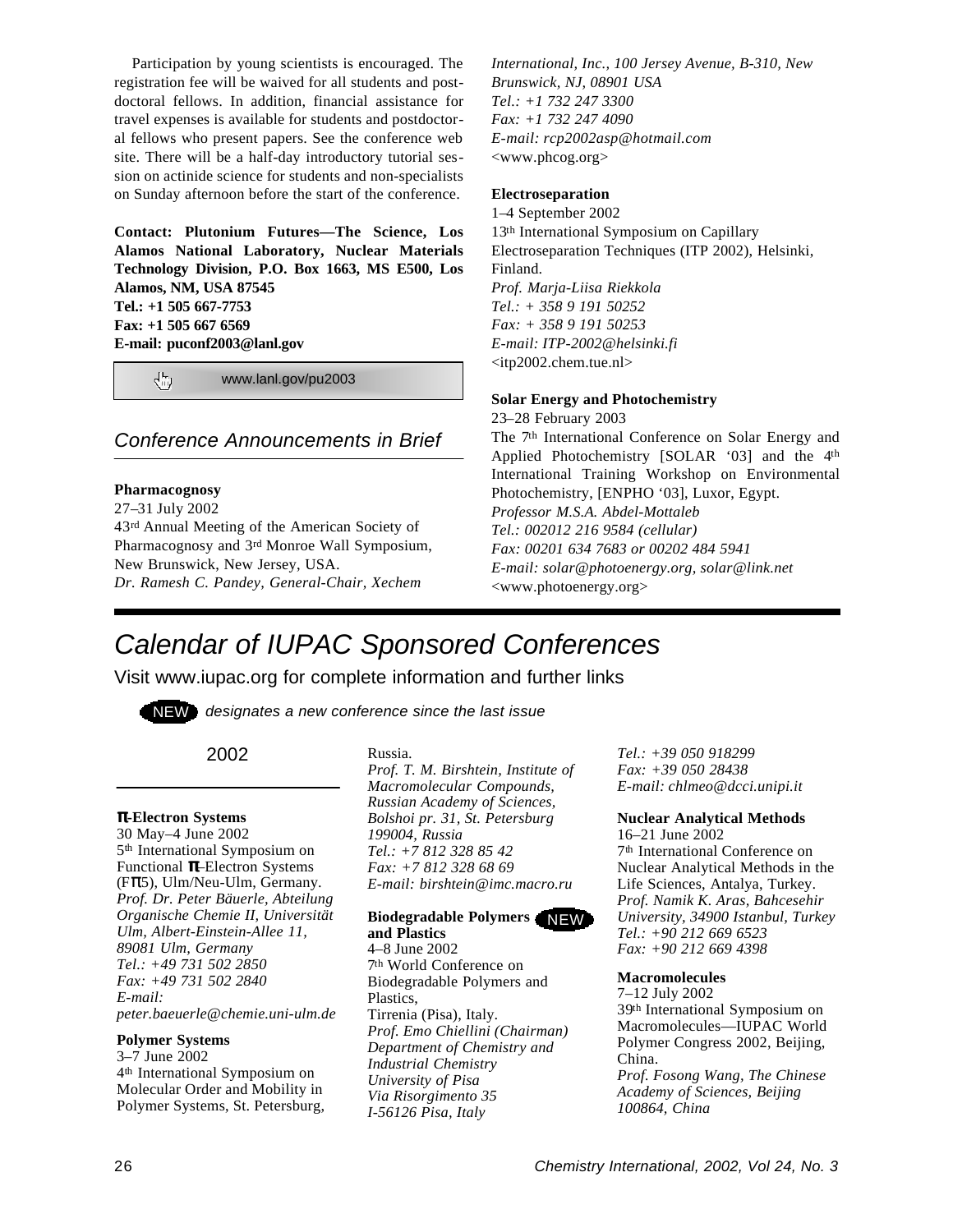*Tel: +86 10 62563060 Fax: +86 10 62573911 E-mail: fswang@mimi.cnc.ac.cn*

# **Solid-State Chemistry**

7–12 July 2002 5th Conference on Solid-State Chemistry, Bratislava, Slovakia. *Prof. P. Sajgalik, Slovak Academy of Sciences, Dubravska c. Bratislava, SK-842 36 Slovakia Tel.: +421 7 59410400 Fax: +421 7 59410444 E-mail: ssc2002@savba.sk*

#### **Organometallic Chemistry**

7–12 July 2002 20th International Conference on Organometallic Chemistry, Corfu, Greece. *Dr. Constantinos G. Screttas, National Hellenic Research Foundation, Institute of Organic and Pharmaceutical Chemistry, 48 Vas. Constantinou Avenue, 11635 Athens, Greece Tel.: +30 1 7273876 Fax: +30 1 7273877 E-mail: kskretas@eie.gr*

# **Carbohydrates**

7–12 July 2002 XXI st International Carbohydrate Symposium, Cairns, Queensland, Australia. *Prof. R. V. Stick, University of Western Australia, Department of Chemistry, Nedlands, 6007, Western Australia Tel.: +61 8 9380 3200 Fax: +61 8 9380 1005 E-mail: rvs@chem.uwa.edu.au*

#### **Polymers and Organic Chemistry**

14–18 July 2002 Polymers and Organic Chemistry 2002, San Diego, California, USA. *Prof. Spiro Alexandratos, Office of Academic Affairs, City University of New York, 535 East 80th St., New York, New York 10021, USA Tel.: +1 212 794 5470 Fax: +1 212 794 5706 E-mail: sdabh@cunyvm.cuny.edu*

## **Organic Synthesis**

14–19 July 2002 14th International Conference on Organic Synthesis, Christchurch, New Zealand. *Prof. Margaret A. Brimble, Department of Chemistry, University of Auckland, 23 Symonds St., Auckland, New Zealand Tel.: +64 9 373 7599, Ext. 8259*

*Fax: +64 9 373 7422 E-mail: m.brimble@auckland.ac.nz*

#### **Photochemistry**

14–19 July 2002 XIXth IUPAC Symposium on Photochemistry, Budapest, Hungary. *Prof. H. D. Roth, Rutgers University, Department of Chemistry and Chemical Biology, 610 Taylor Road, New Brunswick, NJ 08854-8087 USA Tel.: +1 732 445 5664 Fax: +1 732 445 5312 E-mail: roth@rutchem.rutgers.edu*

# **Electrical Properties of Polymers**

15–18 July 2002 21st Discussion Conference and 9th International ERPOS Conference on Electrical and Related Properties of Polymers and Other Organic Solids, Prague, Czech Republic. *Prof. Dr. Drahomir Vyprachticky, Institute of Macromolecular Chemistry, Academy of Sciences of the Czech Republic, Heyrovského nám. 2, 162 06 Praha 6, Czech Republic Tel.: +420 2 20403251 or +420 2 20403332 Fax: +420 2 35357981 E-mail: vyprach@imc.cas.cz or sympo@imc.cas.cz*

## **Solubility Phenomena**

21–26 July 2002 10th International Symposium on Solubility Phenomena, Varna, Bulgaria. *Prof. Christo Balarew, Institute of General and Inorganic Chemistry, Bulgarian Academy of Sciences, BG-Sofia 1040, Bulgaria Tel.: +359 (2) 9793925 Fax: +359 (2) 705 024 E-mail: balarew@svr.igic.bas.bg*

#### **Coordination Chemistry NEW**

21–26 July 2002 *3*5th International Conference on Coordination Chemistry (35-ICCC), Heidelberg, Germany. *Prof. Roland Krämer, Chairman Anorganisch-Chemisches Institut Universität Heidelberg Im Neuenheimer Feld 270 D-69120 Heidelberg, Germany Tel.: +49 (0) 6221 548438 Fax +49 (0) 6221 548599 E-mail: roland.kraemer@urz.uni-hd.de*

#### **Chemical Thermodynamics** 28 July–2 August 2002

17th IUPAC Conference on

Chemical Thermodynamics, Rostock, Germany. *Prof. A. Heintz, FB Chemie, Universitat Rostock, Hermannstr. 14, D-18051 Rostock, Germany Tel.:+49 381 498 1852 Fax: +49 381 498 1854 E-mail: andreas.heintz@chemie.unirostock.de*

#### **Natural Products**

28 July–2 August 2002 23rd International Symposium on the Chemistry of Natural Products, Florence, Italy. *Prof. B. Botta, Dip. Studi Chimica e Tecnologia Sostanze, Biologicamenta Attive, University "La Sapienza", P.le A. Moro 5, 00185 Roma, Italy Tel.: +39 06 49912781 or +39 06 49912783 Fax: +39 06 49912780 E-mail: bruno.botta@uniroma1.it*

#### **Boron Chemistry**

28 July–2 August 2002 XI th International Meeting on Boron Chemistry (IMEBORON XI), Moscow, Russia. *Prof. Yu. N. Bubnov, A. N. Nesmeyanov Institute of Organoelement Compounds of the Russian Academy of Sciences, Vavilov str. 28, Moscow V-334, GSP1, 119991 Russian Federation Tel.: +7 095 135 6166 or +7 095 135 7405 Fax: +7 095 135 5085 E-mail: imeboron@ineos.ac.ru*

## **Crop Protection**

4–9 August 2002 10<sup>th</sup> IUPAC International Congress on the Chemistry of Crop Protection (formerly International Congress of Pesticide Chemistry), Basel, Switzerland. *Dr. Bernard Donzel, c/o Novartis CP AG, WRO-1060.3.06, CH-4002 Basel, Switzerland Tel.: +41 61 697 22 67 Fax : +41 61 697 74 72*

## **How to Apply for IUPAC Sponsorship**

To apply for IUPAC sponsorship, conference organizers should complete an Advance Information Questionnaire (AIQ). The AIQ form is available at www.iupac.org or by request at the IUPAC Secretariat, and should be returned between 2 years and 12 months before the conference. Further information on granting sponsorship is included in the AIQ and available online.